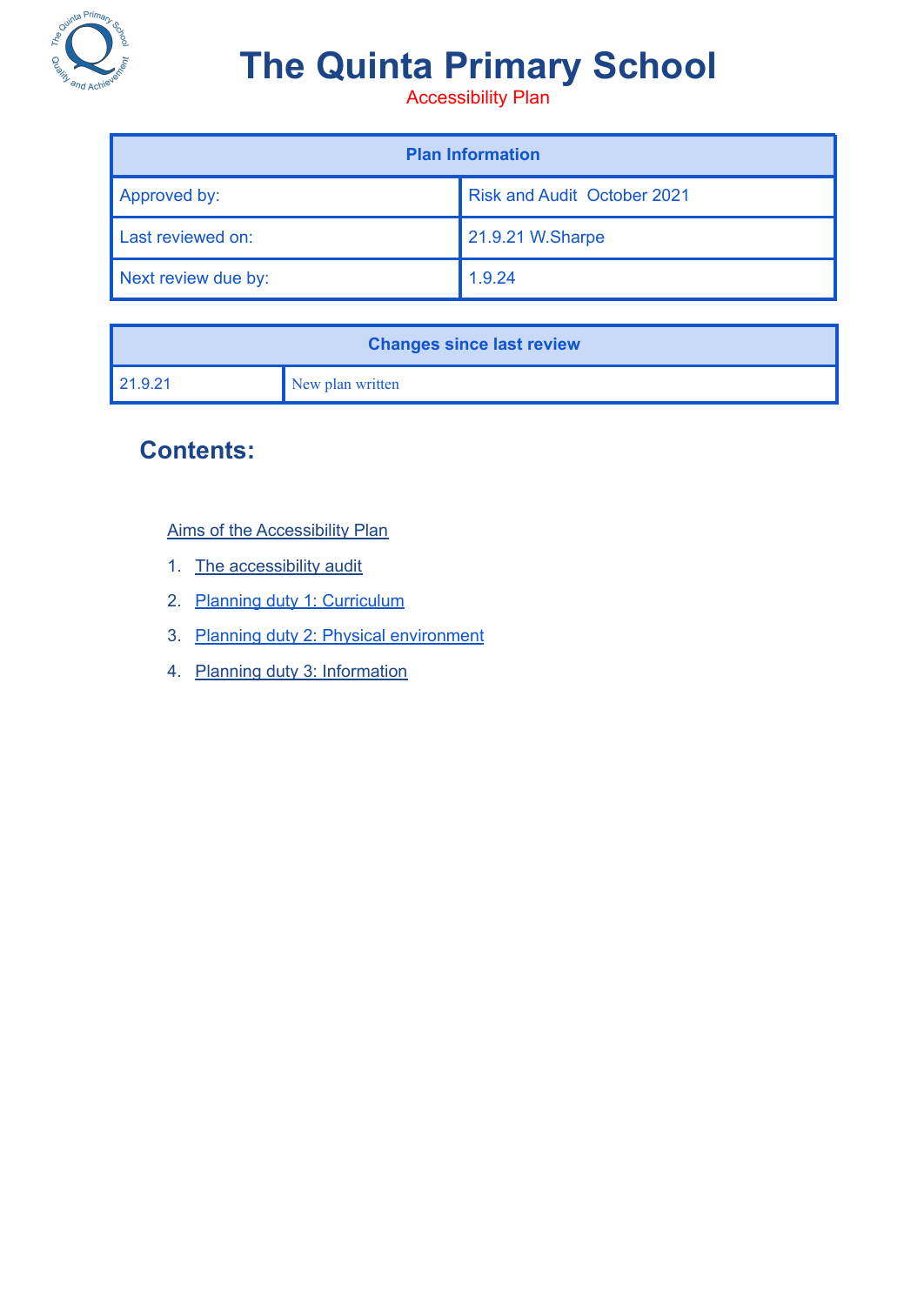#### <span id="page-1-0"></span>**Aims of the Accessibility Plan**

This plan outlines how The Quinta Primary School aims to increase access to education for pupils with disabilities in the three areas required by the planning duties in the Equality Act 2010 (i.e. the curriculum, physical environment and information).

A person is regarded as having a disability under the Act where they have a physical or mental impairment that has a substantial and long-term adverse effect on their ability to carry out normal day-to-day activities.

This plan aims to:

- Increase the extent to which pupils with disabilities can participate in the curriculum.
- Improve the physical environment of the school to enable pupils with disabilities to take better advantage of education, benefits, facilities and services provided.
- Improve the availability of accessible information to pupils with disabilities.

The above aims will be delivered within a reasonable timeframe, and in ways which are determined after taking into account pupils' disabilities and the views of parents and pupils. In the preparation of an accessibility strategy, the LA must have regard to the need to allocate adequate resources in the implementation of this strategy.

The governing board also recognises its responsibilities towards employees with disabilities and will:

- Monitor recruitment procedures to ensure that individuals with disabilities are provided with equal opportunities.
- Provide appropriate support and provision for employees with disabilities to ensure that they can carry out their work effectively without barriers.
- Undertake reasonable adjustments to enable staff to access the workplace.

The plan will be resourced, implemented, reviewed and revised in consultation with:

- Pupils' parents.
- The headteacher and other relevant members of staff.
- Governors.
- External partners.

This plan is reviewed **every three years** to take into account the changing needs of the school and its pupils. The plan is also reviewed where the school has undergone a refurbishment.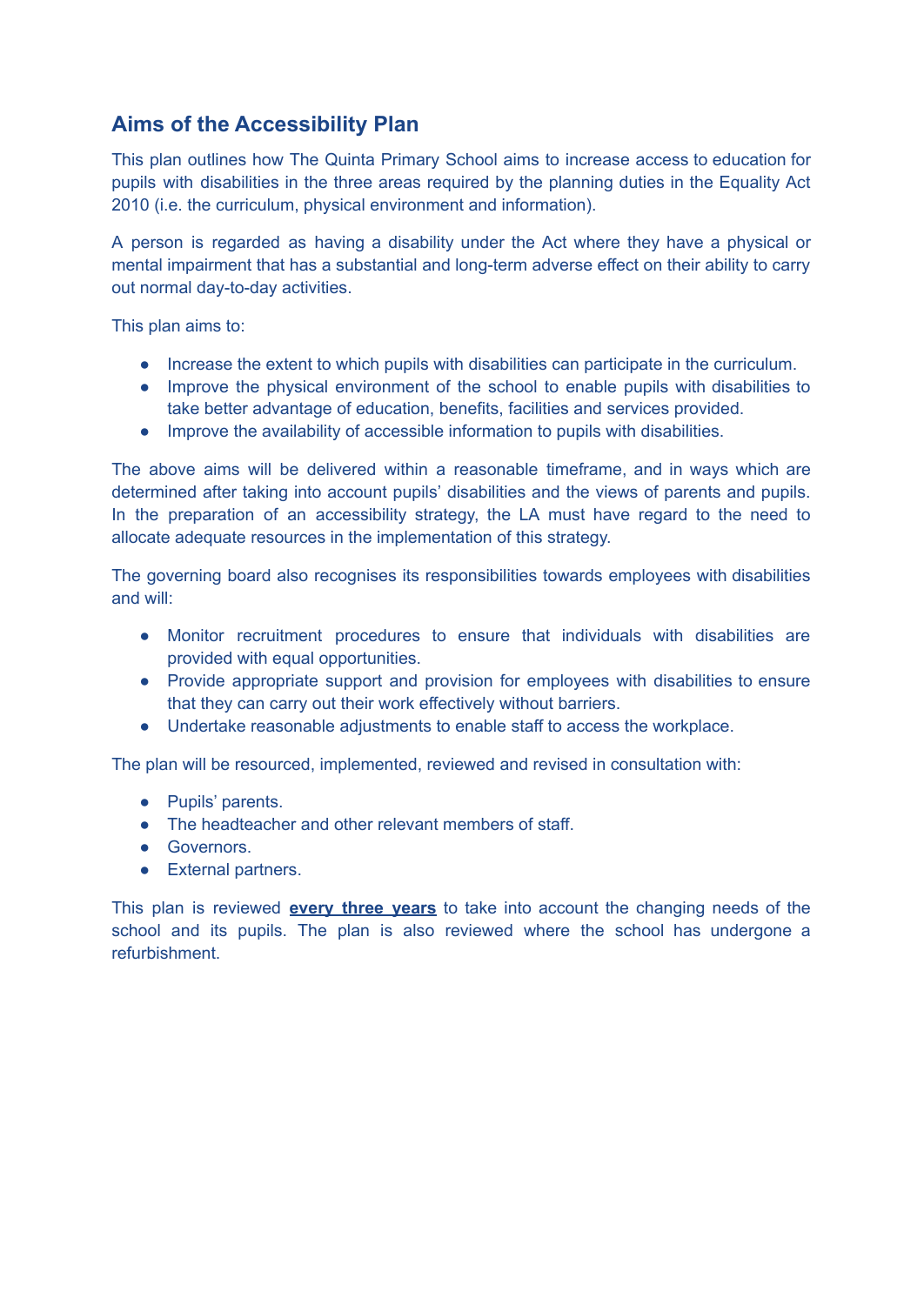#### <span id="page-2-0"></span>**The accessibility audit**

- 1.1. The audit will cover the following three areas:
	- **Access to the curriculum** the governing board will assess the extent to which pupils with disabilities can access the curriculum on an equal basis with their peers.
	- **Access to the physical environment** the governing board will assess the extent to which pupils with disabilities can access the physical environment on an equal basis with their peers.
	- **Access to information** the governing board will assess the extent to which pupils with disabilities can access information on an equal basis with their peers.
- 1.2. When conducting the audit, the governing board will consider all kinds of disabilities and impairments, including, but not limited to, the following:
	- **Ambulatory disabilities** this includes pupils who use a wheelchair or mobility aid
	- **Dexterity disabilities** this includes those whose everyday manual handling of objects and fixtures may be impaired
	- **Visual disabilities** this includes those with visual impairments and **sensitivities**
	- **Auditory disabilities** this includes those with hearing impairments and sensitivities
	- **Comprehension** this includes hidden disabilities, such as autism and dyslexia
- 1.3. The findings from the audit will be used to identify short-, medium- and long-term actions to address specific gaps and improve access.
- 1.4. All actions will be carried out in a reasonable timeframe, and after taking into account pupils' disabilities and the preferences of their parents.
- 1.5. The actions that will be undertaken are detailed in the following sections of this document.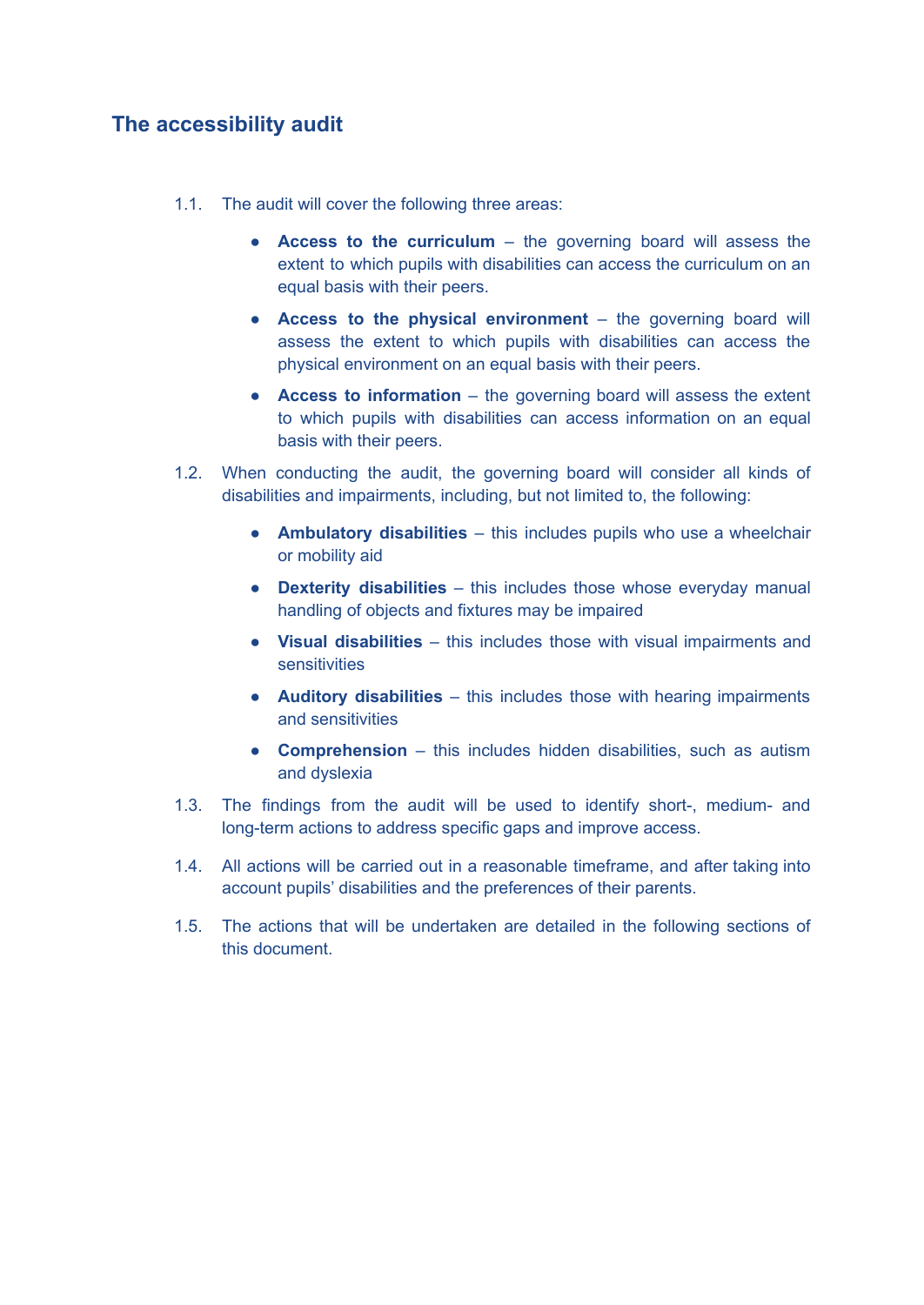

# **The Quinta Primary School**

• Everyday Excellence **Authentic Care** · Independence

• Opportunity

Accessibility Plan

# **Planning duty 1: Curriculum**

<span id="page-3-0"></span>

|                    | <b>Issue</b> | What | <b>Who</b> | When | <b>Outcome</b> | Review |
|--------------------|--------------|------|------------|------|----------------|--------|
| <b>Short term</b>  |              |      |            |      |                |        |
|                    |              |      |            |      |                |        |
| <b>Medium term</b> |              |      |            |      |                |        |
| Long term          |              |      |            |      |                |        |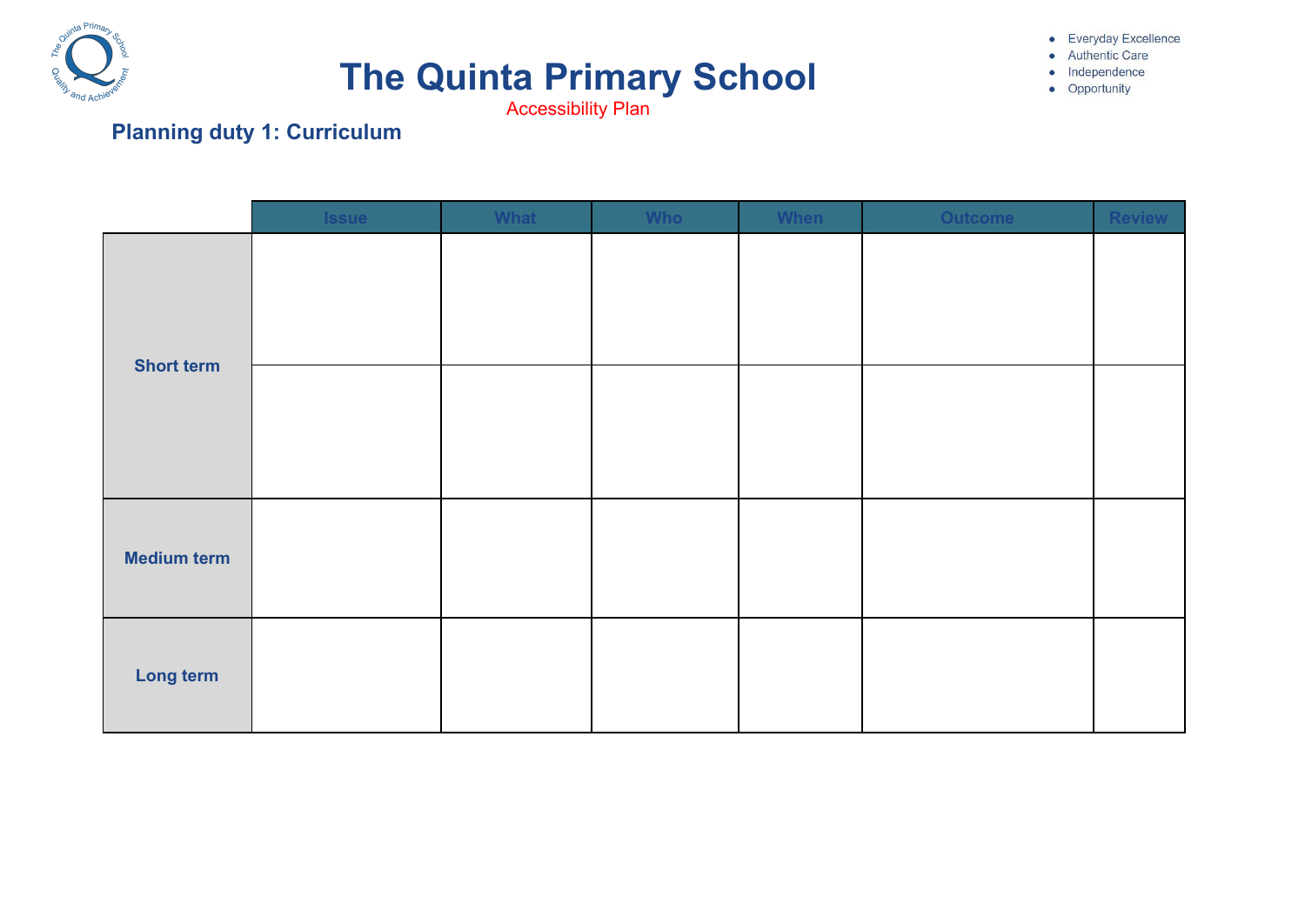# **Planning duty 2: Physical environment**

<span id="page-4-0"></span>

|                    | <b>Issue</b>                                                                                                                            | <b>What</b>                                                                                                                                | <b>Who</b> | <b>When</b>              | <b>Outcome</b>                                                                                                            | <b>Review</b>         |
|--------------------|-----------------------------------------------------------------------------------------------------------------------------------------|--------------------------------------------------------------------------------------------------------------------------------------------|------------|--------------------------|---------------------------------------------------------------------------------------------------------------------------|-----------------------|
| <b>Short term</b>  | Clear signage for new<br>one way systems                                                                                                | Add signage at<br>the front of<br>school, corridors<br>and stairs                                                                          | <b>RB</b>  | 2021-22<br><b>Summer</b> | Clear signage around school<br>informs and reminds all<br>pupils and adults of the<br>systems and direction of<br>travel. | <b>August</b><br>2022 |
|                    |                                                                                                                                         |                                                                                                                                            |            |                          |                                                                                                                           |                       |
| <b>Medium term</b> | Disabled access is<br>more difficult at the<br>front of school. A<br>member of staff is<br>required to open and<br>close the main gate. | Create motor<br>driven automatic<br>gate access at<br>the main entrance<br>to support pupils<br>and adults with<br>physical<br>impairments | <b>RB</b>  | 2021-22                  | Access at the front of school<br>is via an automatic opening<br>gate.                                                     | <b>August</b><br>2022 |
| Long term          |                                                                                                                                         |                                                                                                                                            |            |                          |                                                                                                                           |                       |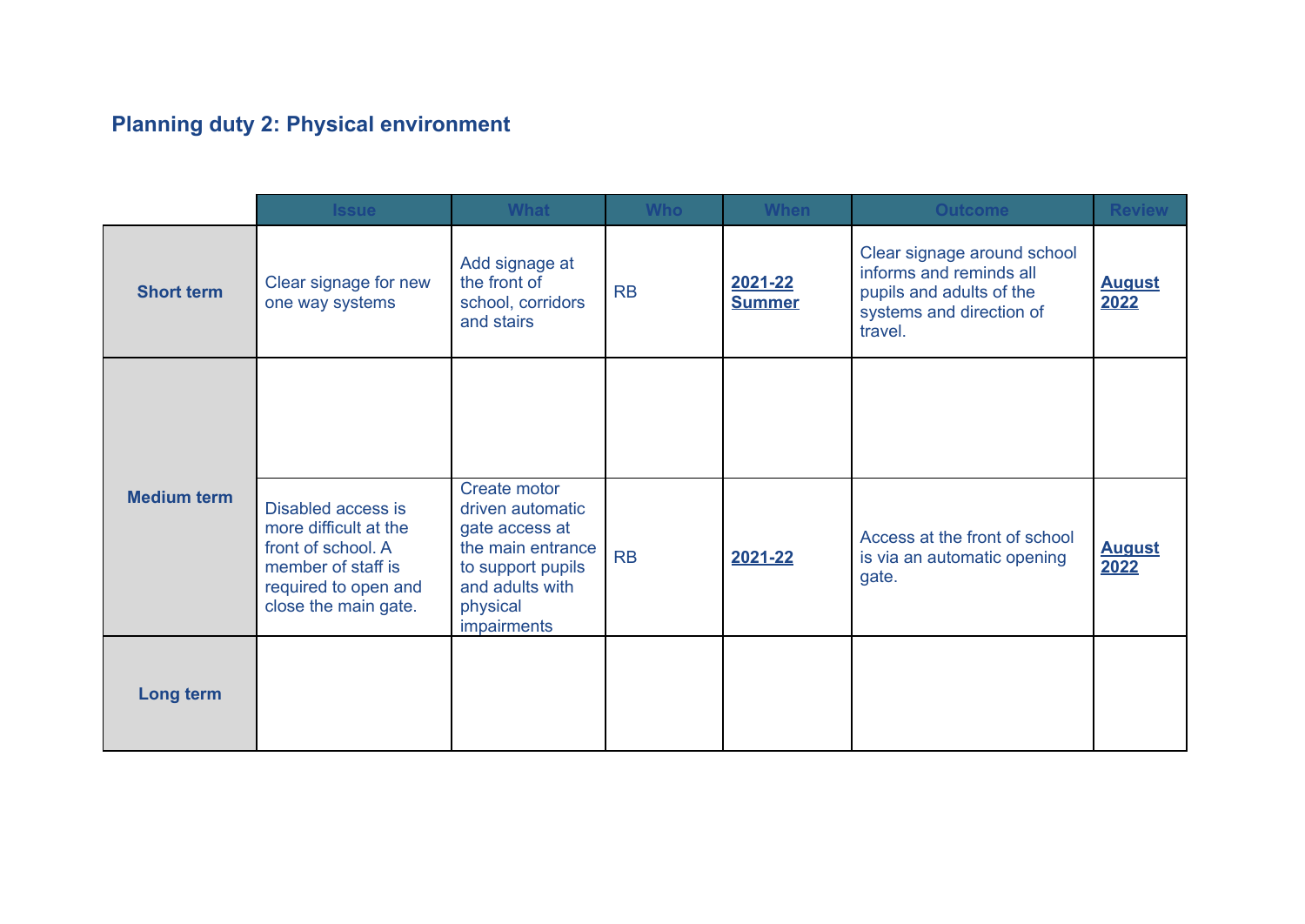# **Planning duty 3: Information**

<span id="page-5-0"></span>

|                    | <b>Issue</b>                                                                                                                                                           | <b>What</b>                                                                                                                 | <b>Who</b> | <b>When</b> | <b>Outcome</b>                                                                                                                                          | <b>Review</b>         |
|--------------------|------------------------------------------------------------------------------------------------------------------------------------------------------------------------|-----------------------------------------------------------------------------------------------------------------------------|------------|-------------|---------------------------------------------------------------------------------------------------------------------------------------------------------|-----------------------|
| <b>Short term</b>  |                                                                                                                                                                        |                                                                                                                             |            |             |                                                                                                                                                         |                       |
|                    |                                                                                                                                                                        |                                                                                                                             |            |             |                                                                                                                                                         |                       |
| <b>Medium term</b> |                                                                                                                                                                        |                                                                                                                             |            |             |                                                                                                                                                         |                       |
| Long term          | Access to information<br>on the school website<br>is largely dependent<br>on software installed<br>on the user's device to<br>support audio / visual /<br>translation. | Investigate website hosts<br>where integrated<br>software support users<br>with visual impairments<br>or language barriers. | <b>WS</b>  | 2022-23     | The website will be fully<br>accessible to all<br>through integrated<br>software meaning the<br>user does not need to<br>rely on their own<br>software. | <b>August</b><br>2023 |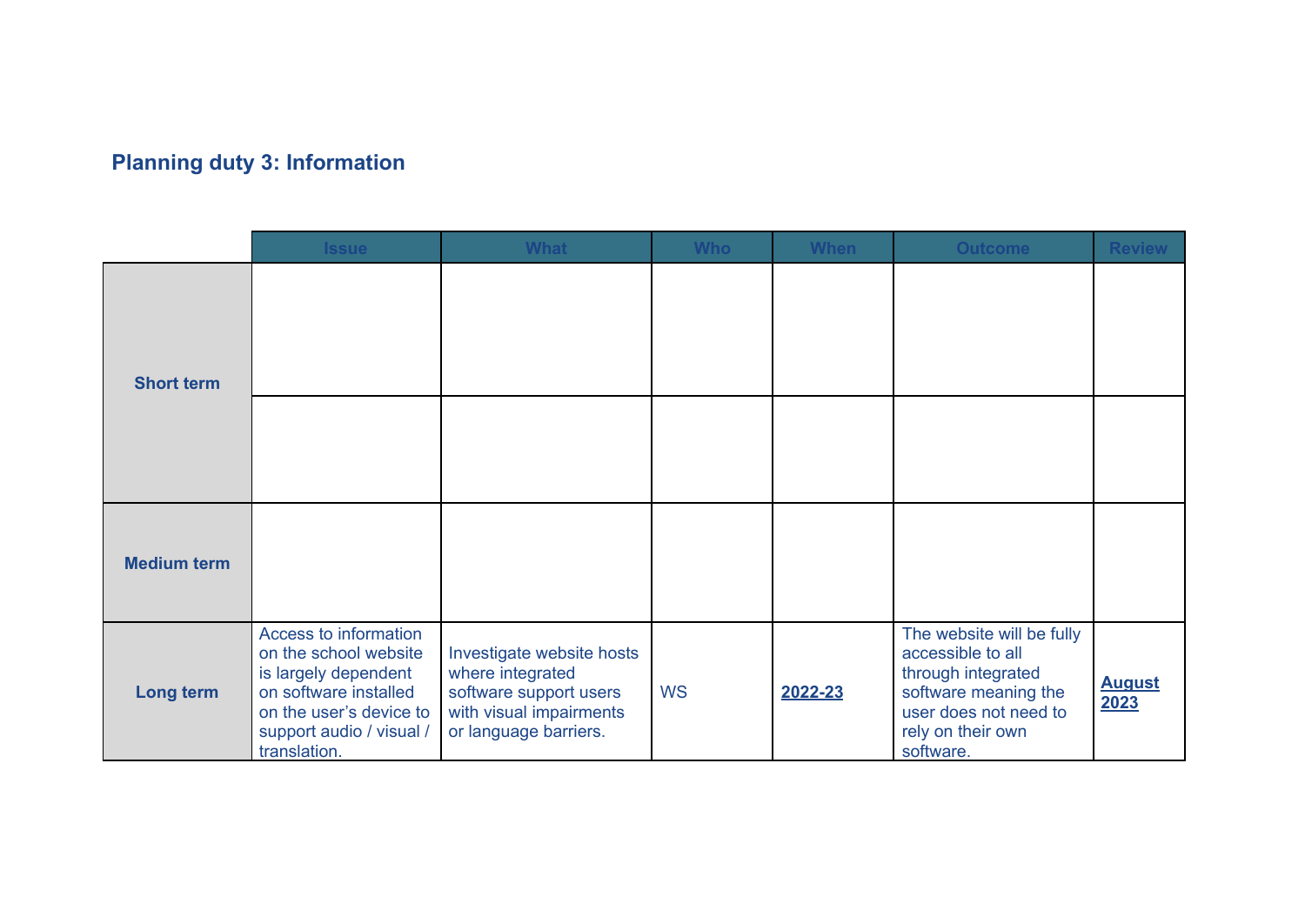#### **The accessibility action plan**

This section asks questions about the school's accessibility action plan and any changes implemented since its last audit. Where you have indicated 'no' to a suggested action/measure, you may wish to explain your reasoning in the comments section.

| <b>Question</b>                                                                                            | <b>Comments</b>                                                                                                                                                                                      | <b>Evidenced by</b>                           |
|------------------------------------------------------------------------------------------------------------|------------------------------------------------------------------------------------------------------------------------------------------------------------------------------------------------------|-----------------------------------------------|
| What changes to accessibility has the school<br>made since creating its most recent<br>accessibility plan? | The Y6 classrooms are upstairs. In the event of this<br>causing difficulty for a pupil or staff member, the class<br>would swap with another year group and teaching<br>would take place downstairs. | n/a                                           |
| If any changes outlined in the accessibility plan<br>have been denied or rejected, why is this?            | N/A                                                                                                                                                                                                  | n/a                                           |
| How does the school keep to the<br>recommended timeframes outlined in its<br>accessibility plan?           | regular audit (yearly) and checks (daily).                                                                                                                                                           | clear plan in place, reviewed<br>by governors |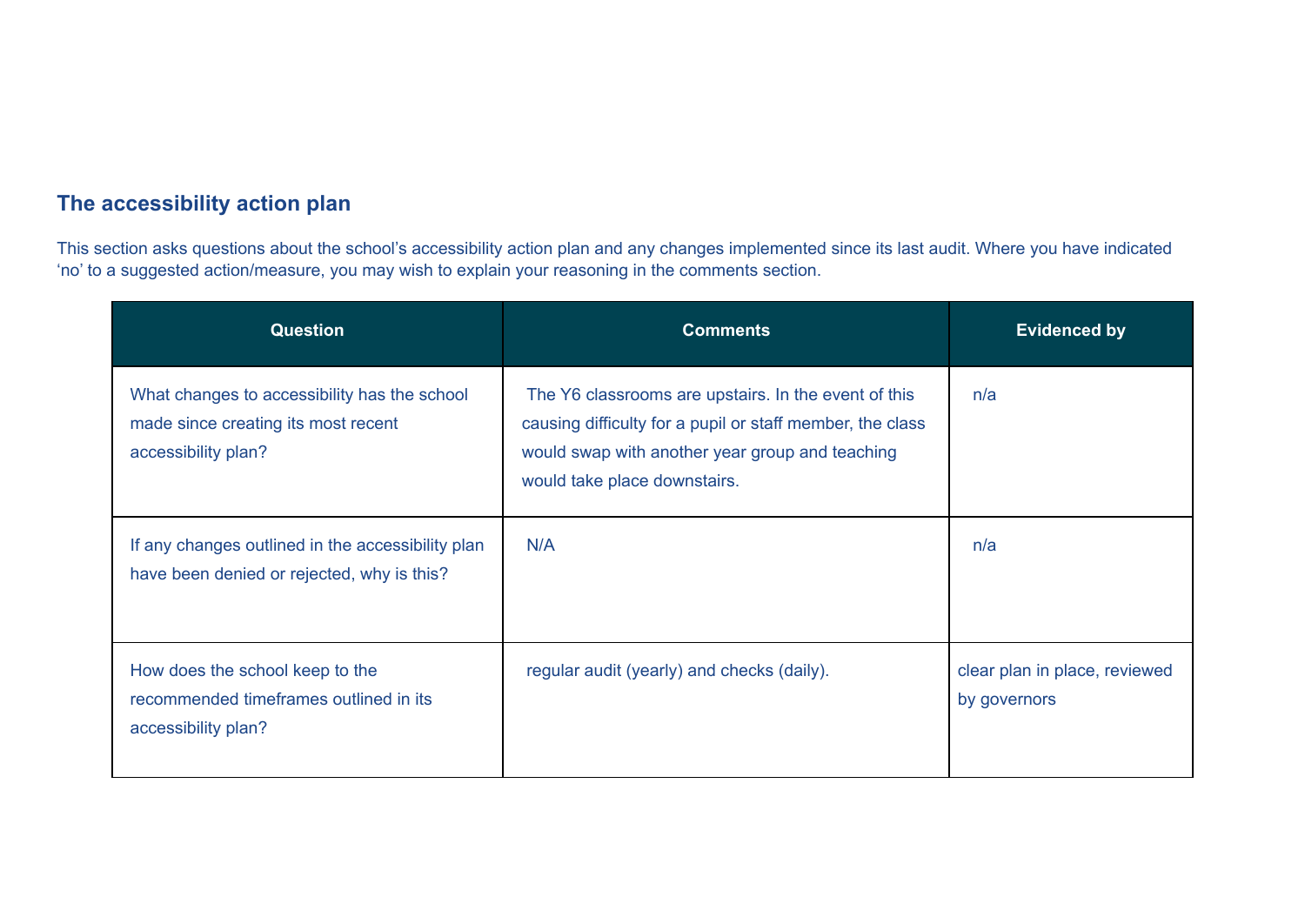| If any timeframes outlined in the accessibility<br>plan have been changed or extended, why is<br>this? | <b>N/A</b> |  |
|--------------------------------------------------------------------------------------------------------|------------|--|
|                                                                                                        |            |  |

#### **Access to the curriculum**

| <b>Question</b>                                                                                          | <b>Comments</b>                                                                                                                                                                                                                                                                                                                                                                                                      | <b>Evidenced by</b>              |
|----------------------------------------------------------------------------------------------------------|----------------------------------------------------------------------------------------------------------------------------------------------------------------------------------------------------------------------------------------------------------------------------------------------------------------------------------------------------------------------------------------------------------------------|----------------------------------|
| How do staff adapt lesson plans so that all<br>pupils can participate and reach their full<br>potential? | All lessons are planned using dyslexia and visual<br>friendly slides. There are consistent themes and<br>colours making transition easier. Slides in all lessons<br>include going deeper and support tips.<br>Teaching assistants and teachers support pupils to<br>ensure challenge and support is available throughout<br>lessons. Tasks are also scaffolded to meet the current<br>starting point of some pupils. | lesson slides /<br>observations. |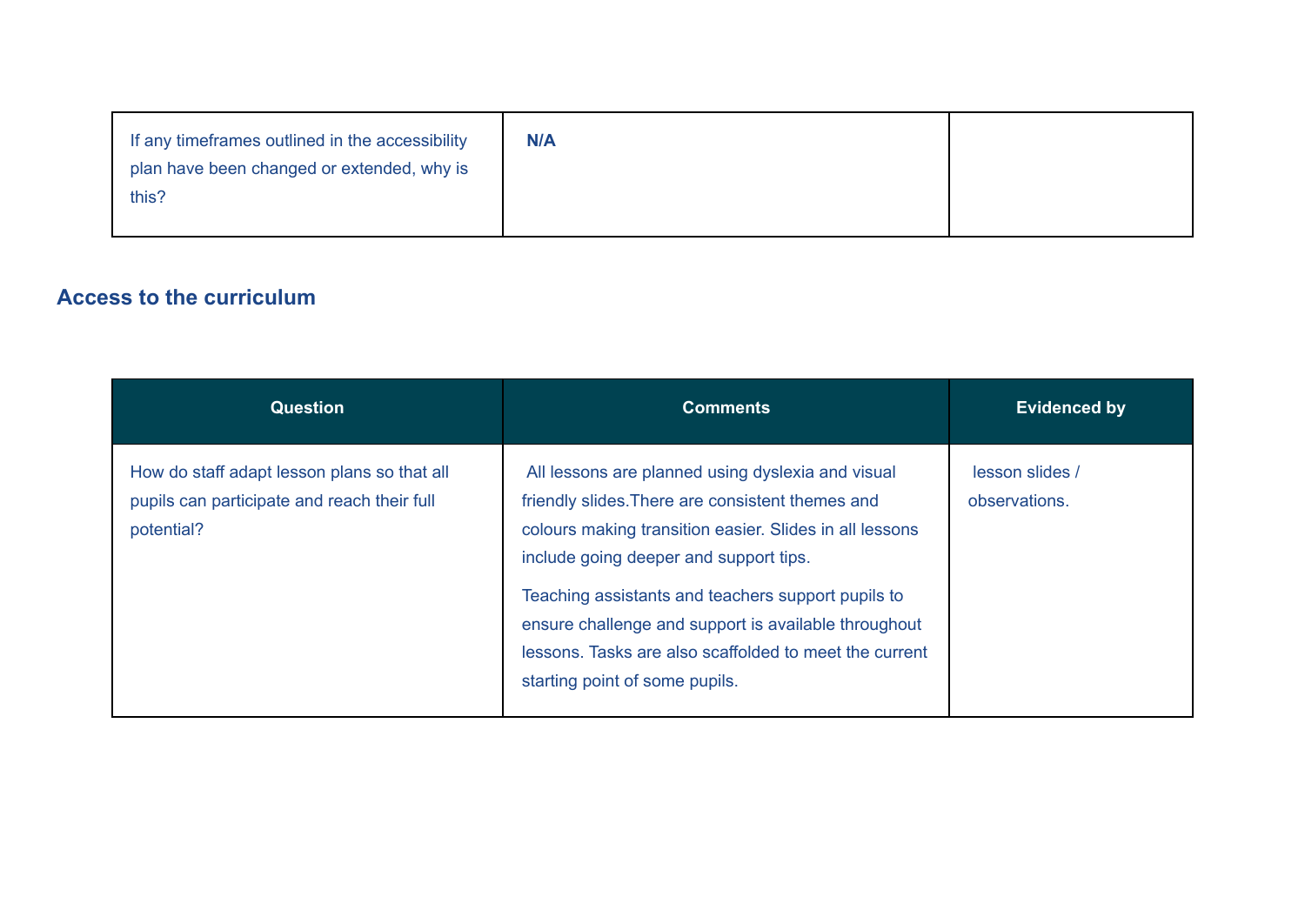| How does the school ensure that all pupils<br>have access to extracurricular activities?                            | Extra curricular activities are offered to all pupils as a<br>range of clubs run after school, at lunchtime and<br>before school. These clubs are offered to all age<br>ranges and abilities.                                                            | School timetable,<br>newsletters                |
|---------------------------------------------------------------------------------------------------------------------|----------------------------------------------------------------------------------------------------------------------------------------------------------------------------------------------------------------------------------------------------------|-------------------------------------------------|
| How does the school make sure all pupils with<br>SEND are able to participate in school trips<br>and activities?    | School trips are fully planned, risk assessed and<br>ratios are maintained to ensure the needs of all pupils<br>are met.                                                                                                                                 | review of school trips at<br>governor meetings. |
| Does the school have a compliant admissions<br>policy in place which offers fair and equal<br>access to all pupils? | The admissions policy is clear and all parents are<br>made aware of oversubscription criteria. Pupils with<br>additional EHCP needs where the school is named,<br>are given priority.                                                                    | admission policy                                |
| How does the school enable all pupils to have<br>access to the full curriculum without<br>hinderance?               | The curriculum is designed, planned and delivered<br>with all pupils in mind. Were there to be a change in<br>circumstances where a disability hinders the access,<br>immediate action would be taken to resolve the<br>curriculum and make adjustments. | curriculum document<br>online, observations     |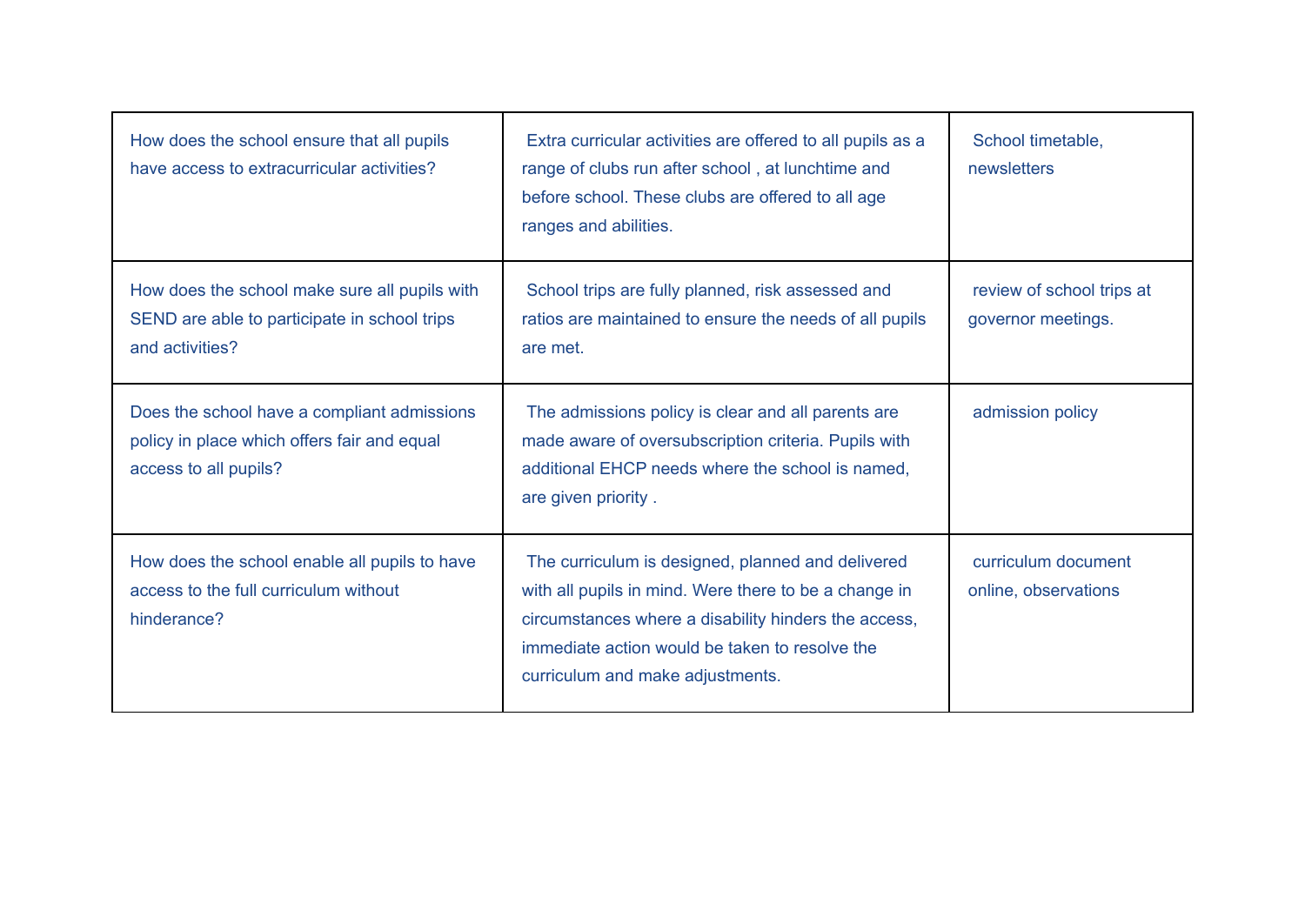| What has the school put in place so that all<br>pupils feel secure, make progress and reach<br>their full potential? | Physically, the school has added CCTV in 2020-21<br>around school and continues to develop the physical<br>safeguarding at school.                                                                                                                                                                                                          | Safeguard audit,<br>observations                                 |
|----------------------------------------------------------------------------------------------------------------------|---------------------------------------------------------------------------------------------------------------------------------------------------------------------------------------------------------------------------------------------------------------------------------------------------------------------------------------------|------------------------------------------------------------------|
|                                                                                                                      | The school has recently had a safeguarding fence<br>erected at the front of the school and around the<br>perimeter of the field.                                                                                                                                                                                                            |                                                                  |
|                                                                                                                      | Emotionally the school employs a wellbeing mentor,<br>behaviour specialist, Play Therapist, family support<br>worker and counsellor. These are all managed by the<br>school SENDco. The school has PHSCE as a core<br>subject which is taught 3 days every week and a<br>policy in practice safeguarding audit is commissioned<br>annually. |                                                                  |
| How does the school make sure pupils with<br>SEND can participate in physical activities in<br>the curriculum?       | The curriculum is designed with the SEND pupils in<br>mind. All current pupils on roll are able to access the<br>curriculum in its format.                                                                                                                                                                                                  | staff questionnaire,<br>curriculum documents<br>desktop analysis |

# **Access to the curriculum (continued)**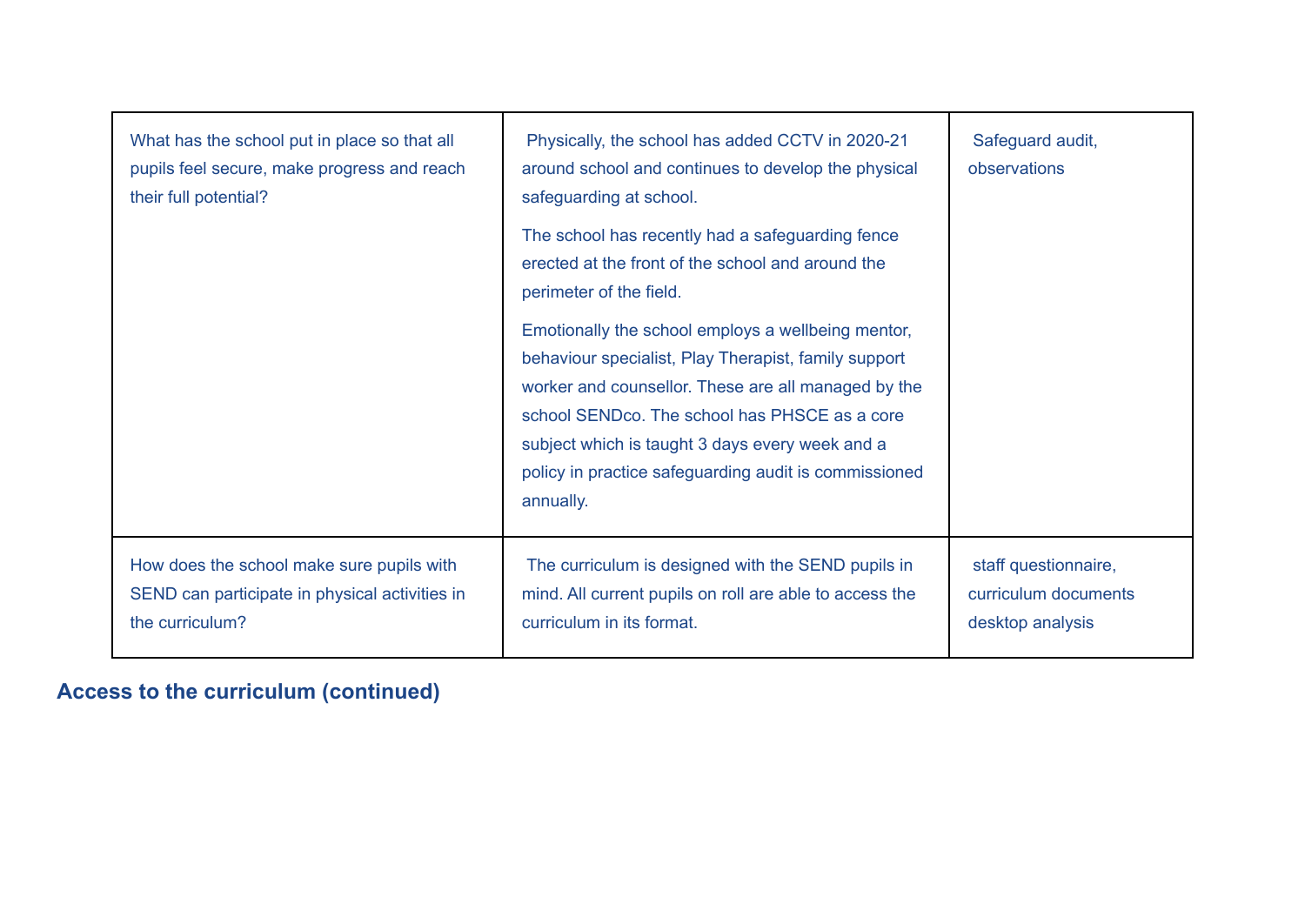| <b>Question</b>                                                                                                                                                                                        | <b>Comments</b>                                                                                                                                                                                                                                                           | <b>Evidenced by</b>                |
|--------------------------------------------------------------------------------------------------------------------------------------------------------------------------------------------------------|---------------------------------------------------------------------------------------------------------------------------------------------------------------------------------------------------------------------------------------------------------------------------|------------------------------------|
| How does the school make use of its teaching<br>assistants when supporting pupils with SEND?                                                                                                           | Teaching assistants perform a range of roles from 1:1<br>support for EHCP to interventions for children who<br>have gaps. These TAs work within the classroom for<br>the majority of their time and have small group<br>intervention outside the classroom in afternoons. | observation                        |
| How does the school include all pupils in group<br>work and class work?                                                                                                                                | Pupils have 1:1 ipads so that pupils can access the<br>slides and activities at their pace. The school delivers<br>a mastery approach to teaching and learning where<br>all children can achieve greater depth and are<br>expected to achieve mastery.                    | Work scrutiny, planning<br>slides. |
| How does the school ensure all pupils have<br>access to a broad curriculum and<br>extra-curricular activities which are aspirational<br>and include creative subjects such as art,<br>drama and music? | Every term the school publishes a list of clubs which<br>pupils can engage with that develop all aspects of the<br>curriculum from sport to the arts.                                                                                                                     | School clubs analysis doc.         |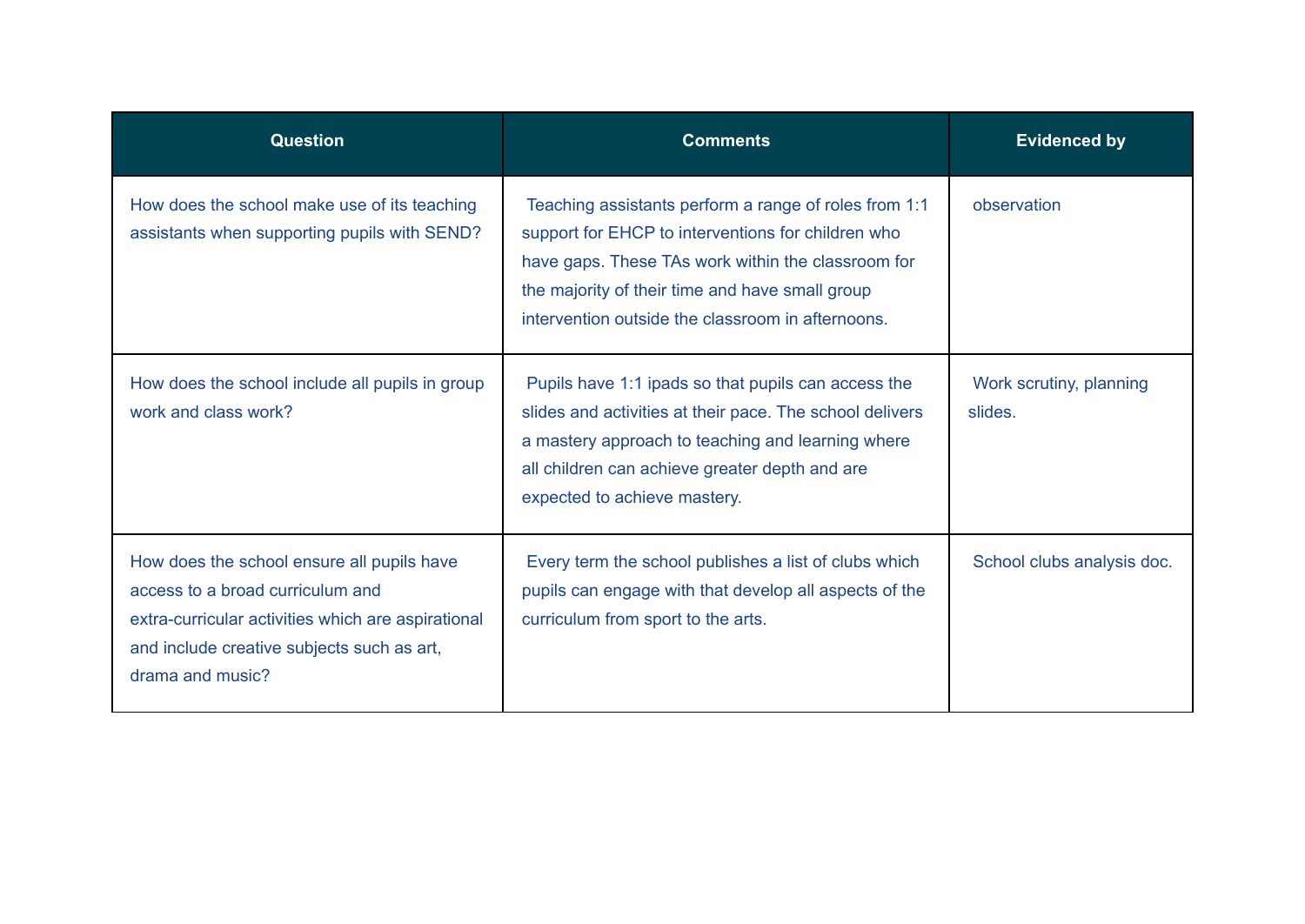| How does the school involve and support<br>pupils with SEND when participating in<br>discussions and giving presentations?          | Pupils are supported through additional sime, small<br>group support with TA/teacher.                                   | observations                  |
|-------------------------------------------------------------------------------------------------------------------------------------|-------------------------------------------------------------------------------------------------------------------------|-------------------------------|
| How does the school ensure that pupils with<br>SEND have access to online learning<br>materials and IT lessons?                     | Currently all pupils are able to fully access IT lessons<br>on a weekly basis                                           | observations / Seesaw<br>work |
| How does the school train staff to assist pupils<br>with SEND to access online learning materials<br>and participate in IT lessons? | The school has 4 IT teachers who regularly meet to<br>evaluate the provision.<br>All pupils currently access IT lessons | Subject leader reviews        |

# **Access to the curriculum (continued)**

| <b>Question</b>                                                                         | <b>Comments</b>                                                                                                                                            | <b>Evidenced by</b>              |
|-----------------------------------------------------------------------------------------|------------------------------------------------------------------------------------------------------------------------------------------------------------|----------------------------------|
| What learning resources does the school<br>provide for pupils with sensory impairments? | Pupils with sensory impairments access screen<br>colour filters on ipads. Training takes place for hearing<br>impaired students by external professionals. | staff meeting minutes/<br>agenda |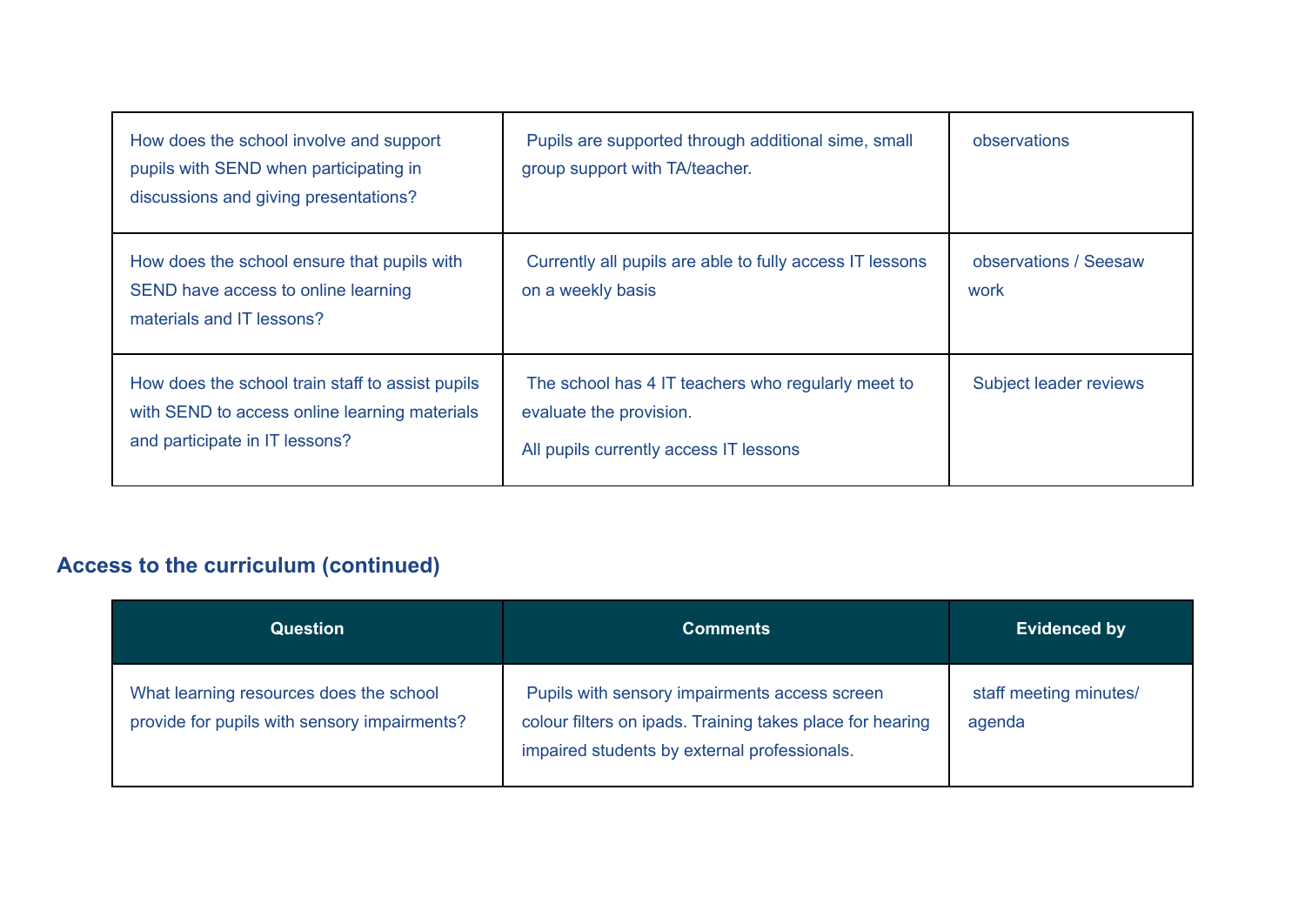| How does the school support pupils with<br>disabilities that affect numeracy, literacy and<br>speech?          | The school has 2 TAs currently taking part in<br>ELKLAN training for speech and Language. They<br>deliver bespoke sessions to all SALT directives.<br>All pupils access the same content for numeracy and<br>literacy regardless of ability. The tasks can be<br>adapted where necessary to support specific<br>disabilities. For example pupils using | <b>CPD logs</b>                              |
|----------------------------------------------------------------------------------------------------------------|--------------------------------------------------------------------------------------------------------------------------------------------------------------------------------------------------------------------------------------------------------------------------------------------------------------------------------------------------------|----------------------------------------------|
| How are staff trained to meet the needs of all<br>pupils?                                                      | Regular staff training on SEND takes place across<br>the year and the school employs a specialist ELSA<br>(Emotional Literacy Support Assistant).                                                                                                                                                                                                      | <b>Staffing structure</b>                    |
| How does the school ensure it communicates<br>effectively with pupils and parents with sensory<br>impairments? | The school has specialist outside agency support to<br>train staff when additional specialist training is<br>required.<br>In 2021-22 a Special Educational Needs section was<br>added to the weekly newsletter to support parents in<br>identifying, working with, and signposting special<br>needs                                                    | staff meeting minutes/<br>agenda, newsletter |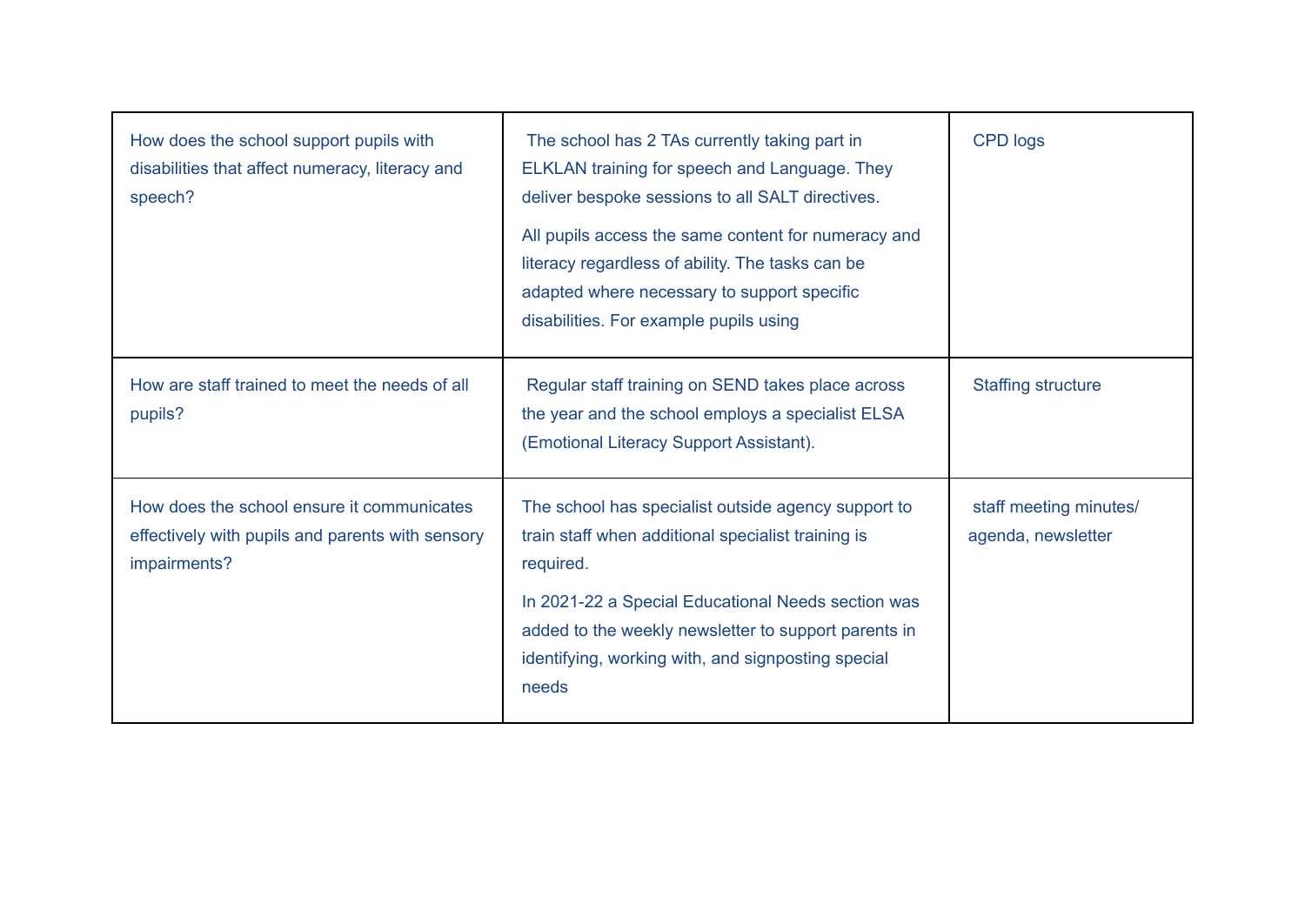| How does the school seek feedback about<br>accessibility from pupils, parents and staff? | The school carries out an annual stakeholder survey. | Parent questionnaire, staff<br>questionnaire, pupil<br>questionnaire. |
|------------------------------------------------------------------------------------------|------------------------------------------------------|-----------------------------------------------------------------------|
|------------------------------------------------------------------------------------------|------------------------------------------------------|-----------------------------------------------------------------------|

# **Access to the physical environment**

| <b>Question</b>                                                                                                                                                                                | <b>Comments</b>                                                                                                                                                                            | <b>Evidenced by</b> |
|------------------------------------------------------------------------------------------------------------------------------------------------------------------------------------------------|--------------------------------------------------------------------------------------------------------------------------------------------------------------------------------------------|---------------------|
| What facilities does the school have to meet<br>the needs of pupils who require additional<br>hygiene and personal care, e.g. assistance<br>with incontinence and the changing of<br>clothing? | The school has separate toileting facilities. Class<br>teachers and TAs work with the parents and school<br>health to ensure the appropriate training is in place for<br>individual cases. | speaking with staff |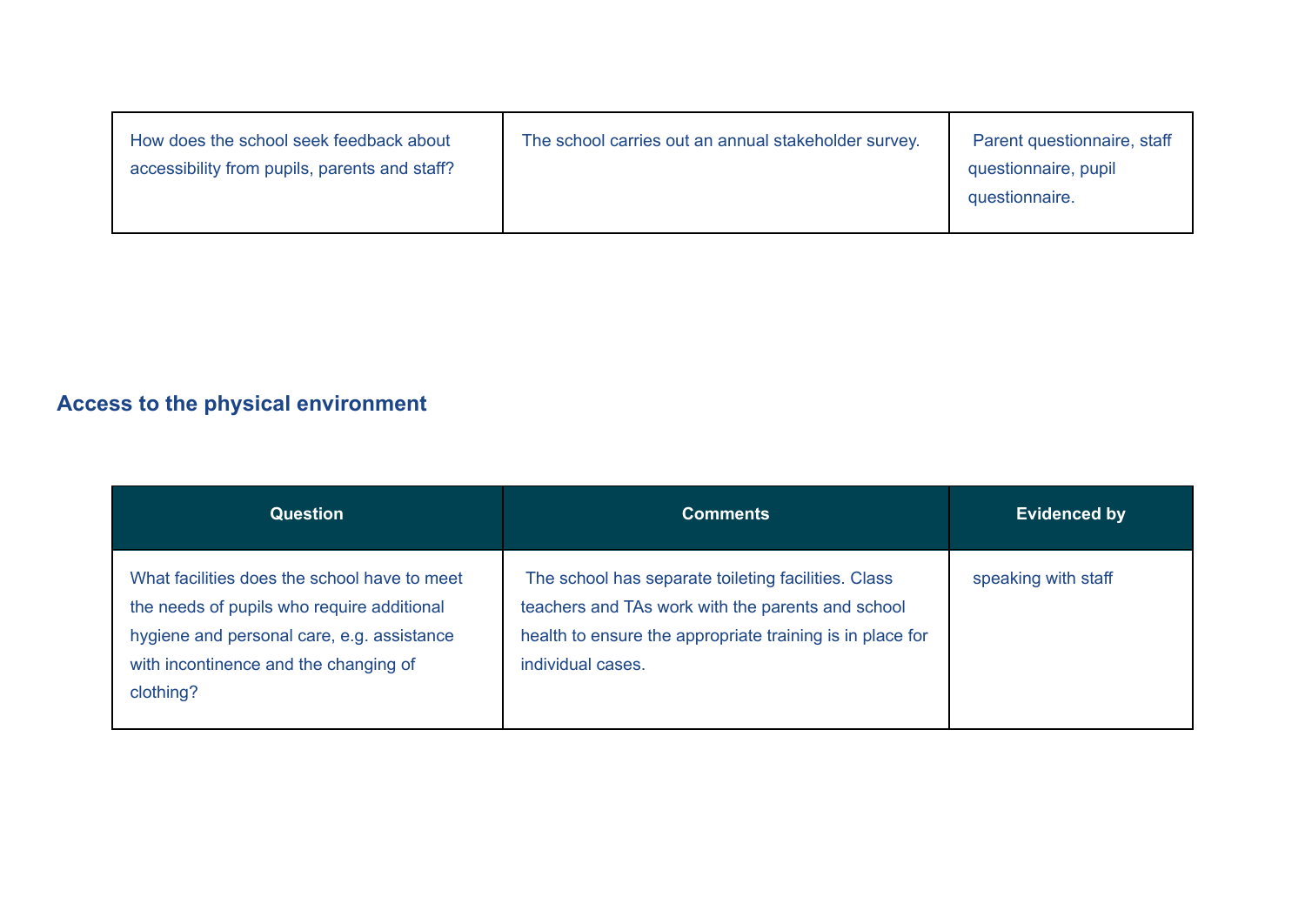| How does the school enable pupils and staff<br>with ambulatory impairments or wheelchairs to<br>arrive to their next lesson safely and on time?                         | N/A currently but when this has happened, pupils<br>have been given additional time to transition.                                                                                          |                                |
|-------------------------------------------------------------------------------------------------------------------------------------------------------------------------|---------------------------------------------------------------------------------------------------------------------------------------------------------------------------------------------|--------------------------------|
| How does the school make sure pupils with<br>hearing impairments are notified when the<br>school bell rings?                                                            | N/A<br>Fire alarm risk assessment is in place                                                                                                                                               | <b>SEND paperwork</b>          |
| How does the school ensure all visitors, staff<br>members and pupils have equal access to all<br>areas within the school premises?                                      | All areas are accessible except the upstairs Y6<br>classes.<br>Should the yr 6 be meeting with someone unable to<br>climb stairs safely, the class will come downstairs for<br>the meeting. |                                |
| How has the school made sure that floors and<br>lighting are suitable for pupils, staff and visitors<br>who are visually impaired or who have<br>physical disabilities? | The school has a health and safety check annually<br>and lighting checked monthly                                                                                                           | lighting report, H&S<br>report |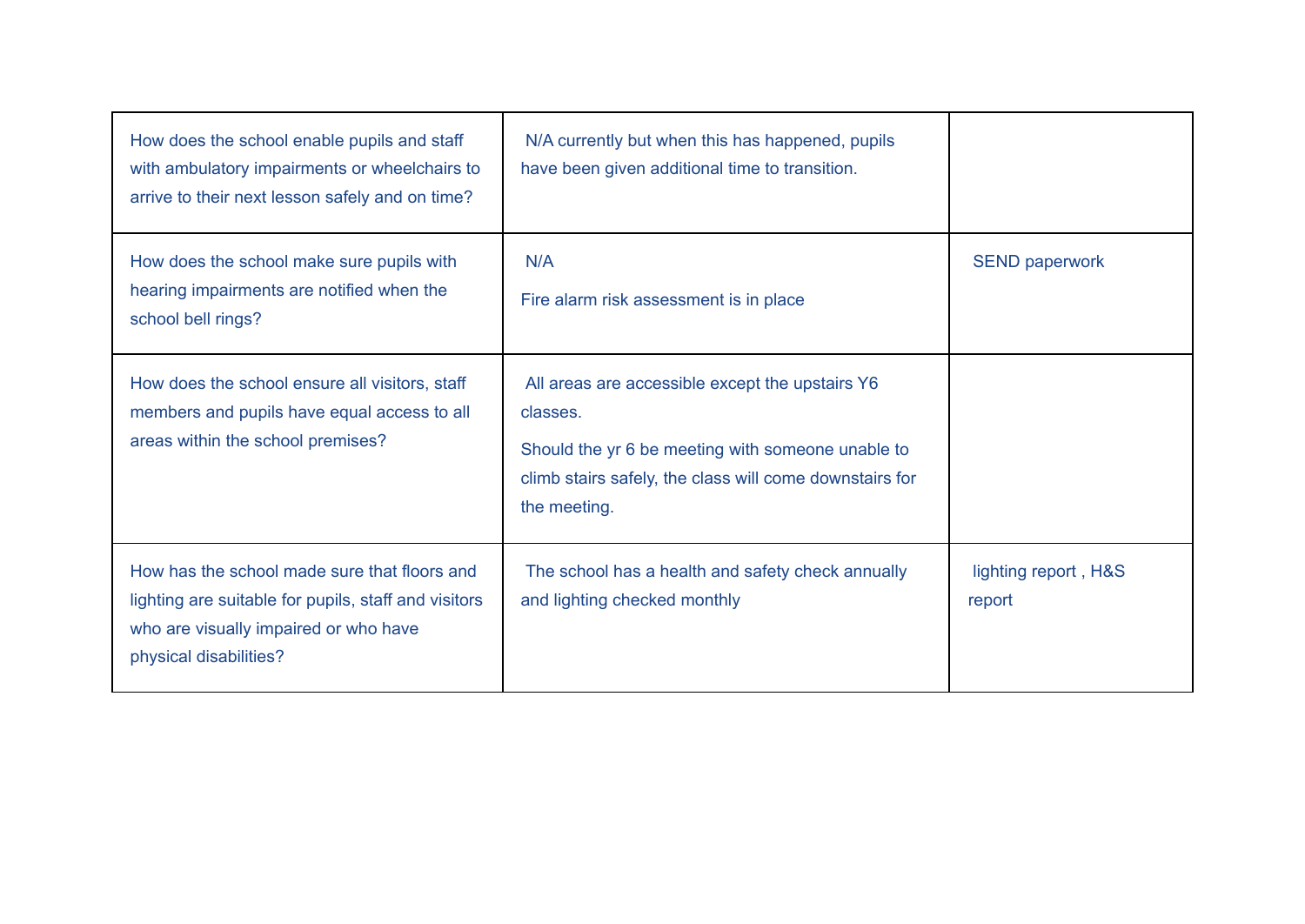| What measures are in place to ensure that<br>pupils with language impairments or EAL<br>understand signage on the premises? | All signage includes pictures to enable all age groups<br>to understand. | Fire exit, toilets signage |
|-----------------------------------------------------------------------------------------------------------------------------|--------------------------------------------------------------------------|----------------------------|
|-----------------------------------------------------------------------------------------------------------------------------|--------------------------------------------------------------------------|----------------------------|

| <b>Question</b>                                                                                                                                    | <b>Comments</b>                                                                   | <b>Evidenced by</b> |
|----------------------------------------------------------------------------------------------------------------------------------------------------|-----------------------------------------------------------------------------------|---------------------|
| How does the school ensure carparks and<br>access and egress routes are clearly<br>identified?                                                     | Site checks and H&S checks by governors, H&S<br>team inc site maintenance officer | H&S reports         |
| What does the school have in place so that<br>access and egress routes and car parks are<br>smooth, flat and slip-resistant?                       | Site checks and H&S checks by governors, H&S<br>team inc site maintenance officer | H&S reports         |
| How has the school made sure that access<br>routes are wide enough for wheelchair users<br>and those with ambulatory difficulties to<br>manoeuvre? | Site checks and H&S checks by governors, H&S<br>team inc site maintenance officer | H&S reports         |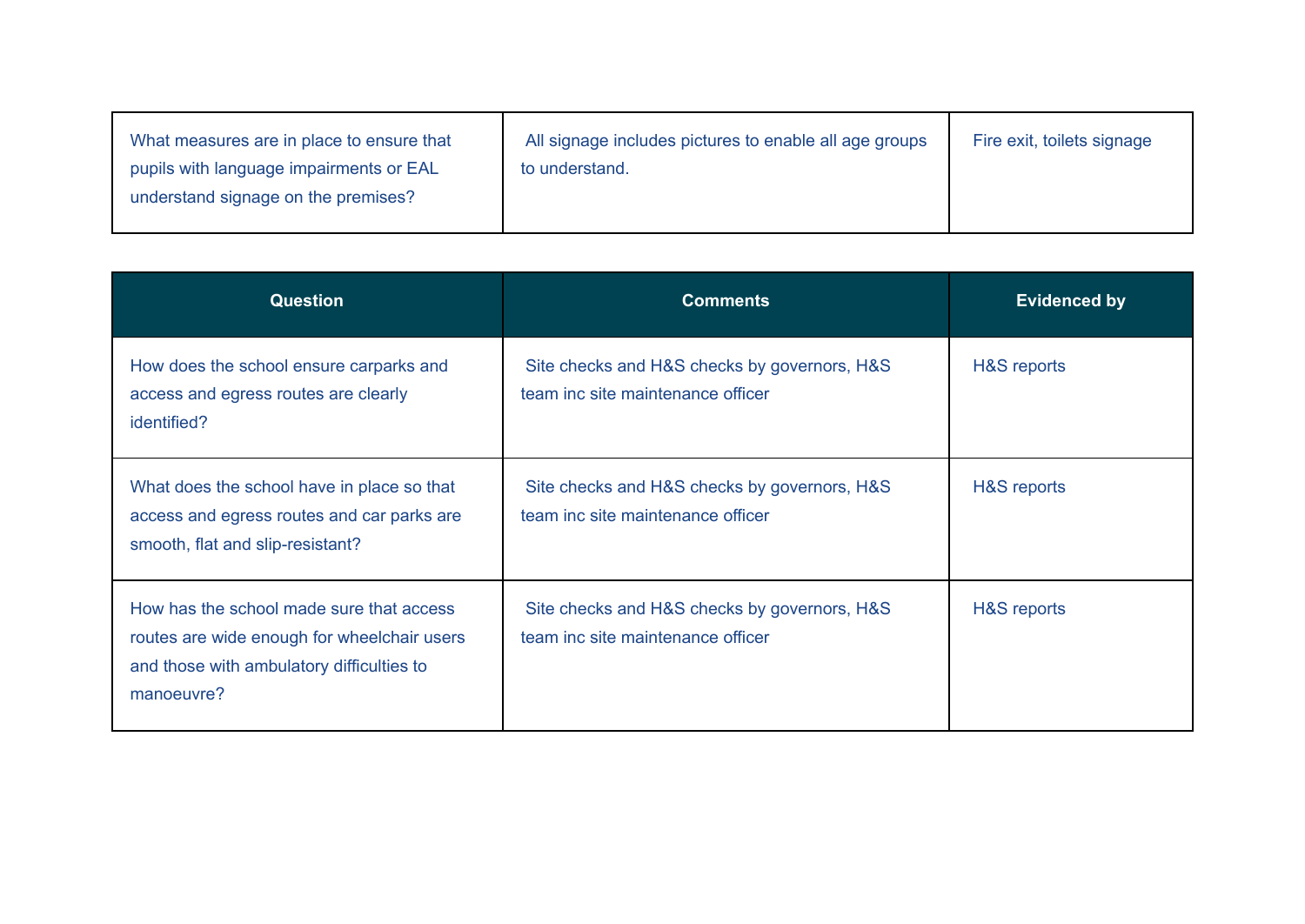| How does the school keep access routes from<br>being misused?                            | Site checks and H&S checks by governors, H&S<br>team inc site maintenance officer. Signage including<br>one way systems are in place.       | H&S reports              |
|------------------------------------------------------------------------------------------|---------------------------------------------------------------------------------------------------------------------------------------------|--------------------------|
| How does the school make sure access routes<br>are free from obstructions?               | Site checks and H&S checks by governors, H&S<br>team inc site maintenance officer                                                           | H&S reports              |
| How does the school make sure that access<br>routes are adequately lit?                  | Site checks and H&S checks by governors, H&S<br>team inc site maintenance officer, lighting checked<br>monthly                              | H&S reports              |
| How does the school keep access routes free<br>from snow, ice, fallen leaves and litter? | Site maintenance staff complete gritting and clear<br>gritting plan in place. SMO completes daily leaf and<br>litter blowing to clear area. | <b>H&amp;S</b> documents |

# **Car park and school grounds**

| Question <sup>1</sup> | <b>Comments</b> | <b>Evidenced by</b> |
|-----------------------|-----------------|---------------------|
|                       |                 |                     |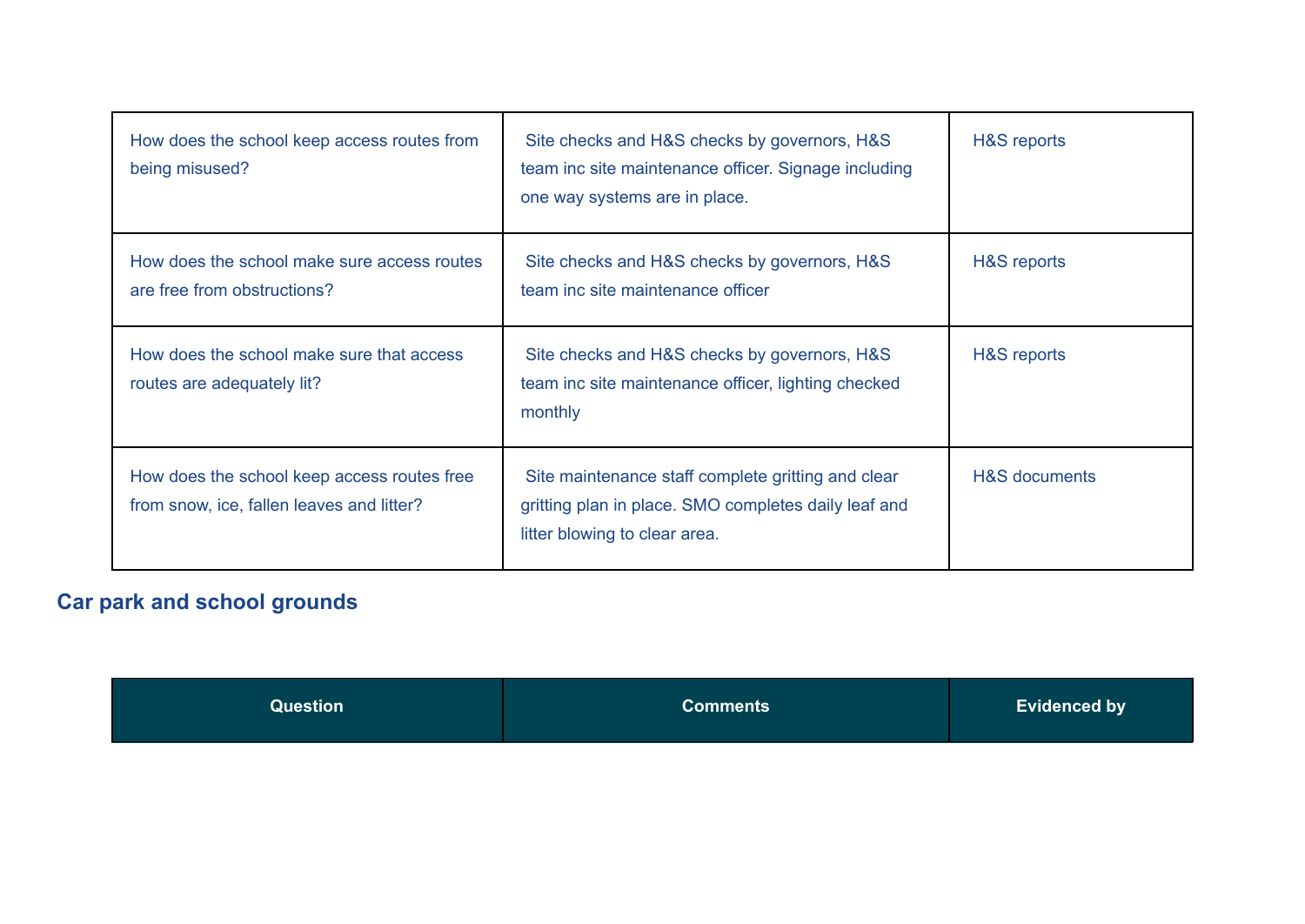| Does the school have fixed or temporary<br>ramps available to enable safe access to the<br>building for pupils, staff and visitors? | n/a                 |  |
|-------------------------------------------------------------------------------------------------------------------------------------|---------------------|--|
| If the school does not have ramps to all pupil-,<br>staff- and visitor-accessible buildings, why is<br>this?                        | There are no steps. |  |
| Do the ramps have handrails on one side, both<br>sides, or none?                                                                    | n/a                 |  |
| If the school does not have handrails on its<br>ramps, why is this?                                                                 | n/a                 |  |
| How does the school keep the surfaces of its<br>ramps slip-resistant?                                                               | n/a                 |  |
| How does the school keep the ramps<br>adequately lit?                                                                               | n/a                 |  |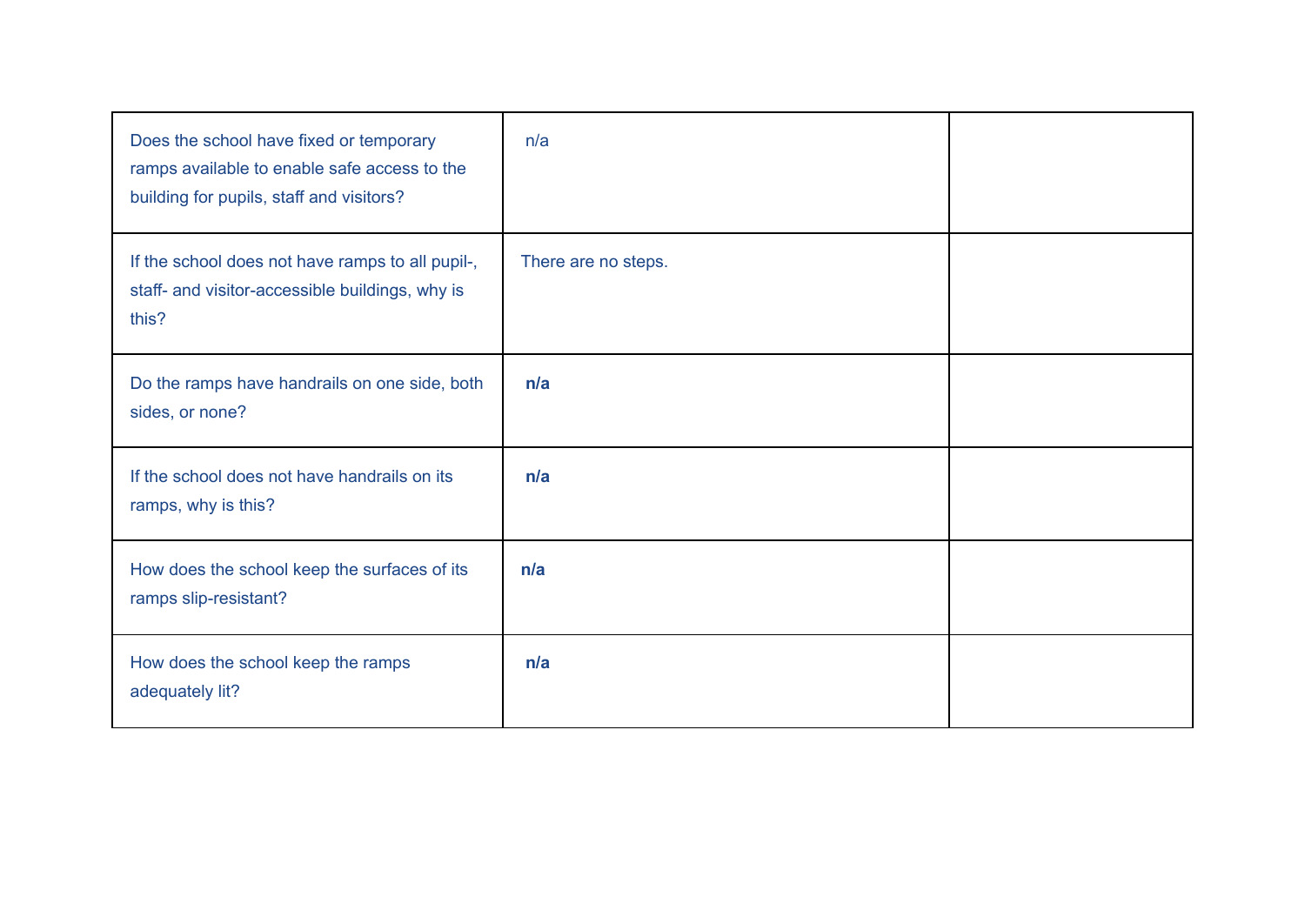| How does the school ensure the ramps are<br>clearly identifiable?                 | n/a |  |
|-----------------------------------------------------------------------------------|-----|--|
| How does the school keep the ramps safe for<br>use and in good working condition? | n/a |  |

# **External ramps and steps**

#### **Entrances**

| <b>Question</b>                                                                        | <b>Comments</b>                                  | <b>Evidenced by</b> |
|----------------------------------------------------------------------------------------|--------------------------------------------------|---------------------|
| How has the school made building entrances<br>clearly distinguishable from the façade? | Doors are white and glass.                       | observation         |
| If any doors are made of glass, how has the<br>school made them identifiable?          | Transfers are printed onto external glass doors. |                     |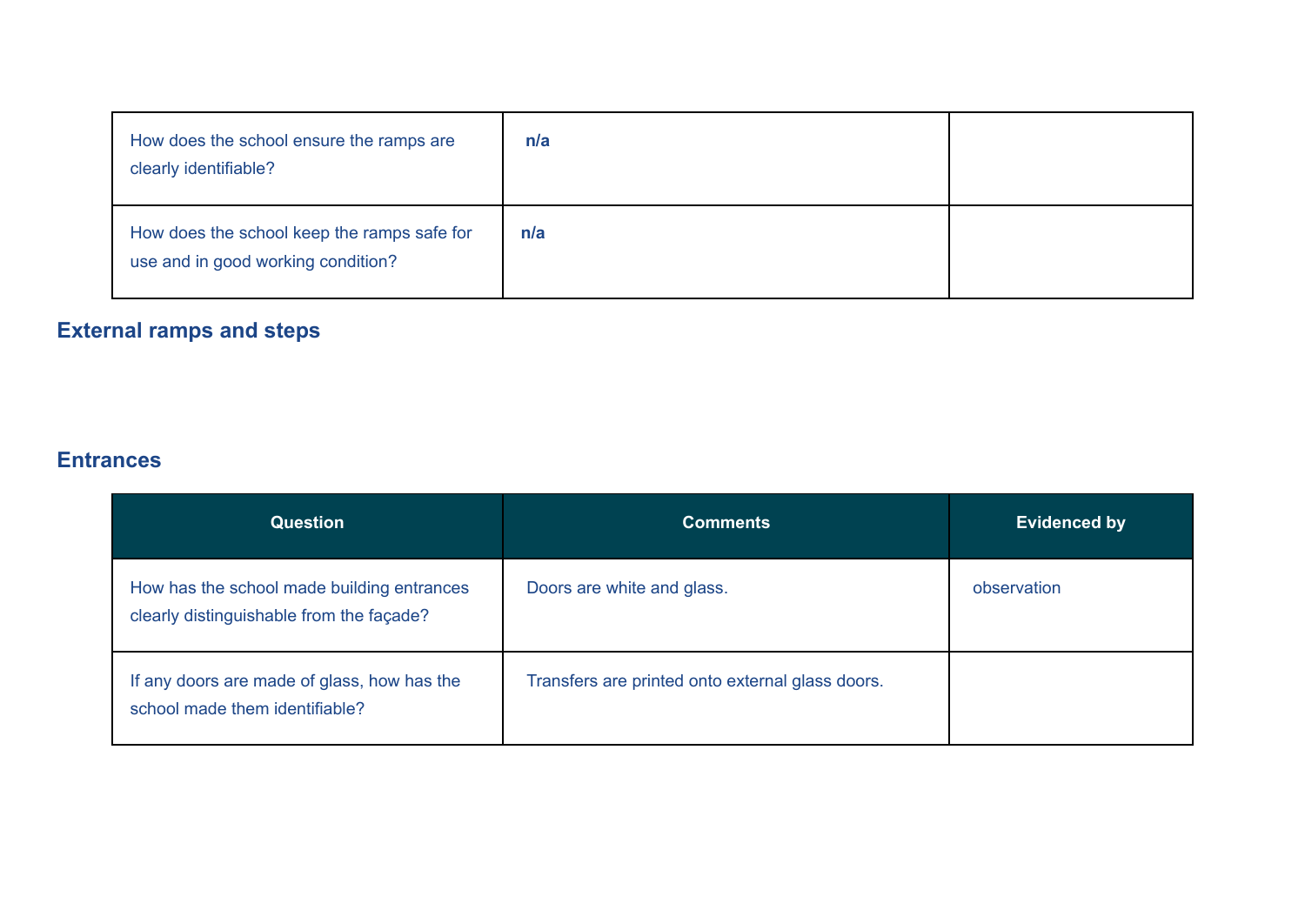| How has the school made sure all entrances<br>are wide enough for wheelchairs to pass<br>through, and for wheelchair manoeuvring<br>either side? | complying with building regulations.              |  |
|--------------------------------------------------------------------------------------------------------------------------------------------------|---------------------------------------------------|--|
| How has the school ensured that doors can be<br>used at both seating and standing height?                                                        | complying with building regulations.              |  |
| How has the school made sure that all door<br>handles can be grasped and operated easily?                                                        | All exit doors fitted with full length hand rails |  |
| How has the school made power-operated<br>doors identifiable?                                                                                    | n/a                                               |  |
| How has the school made sure that entryway<br>surfaces are slip-resistant, even when wet?                                                        | non slip surfaces used.                           |  |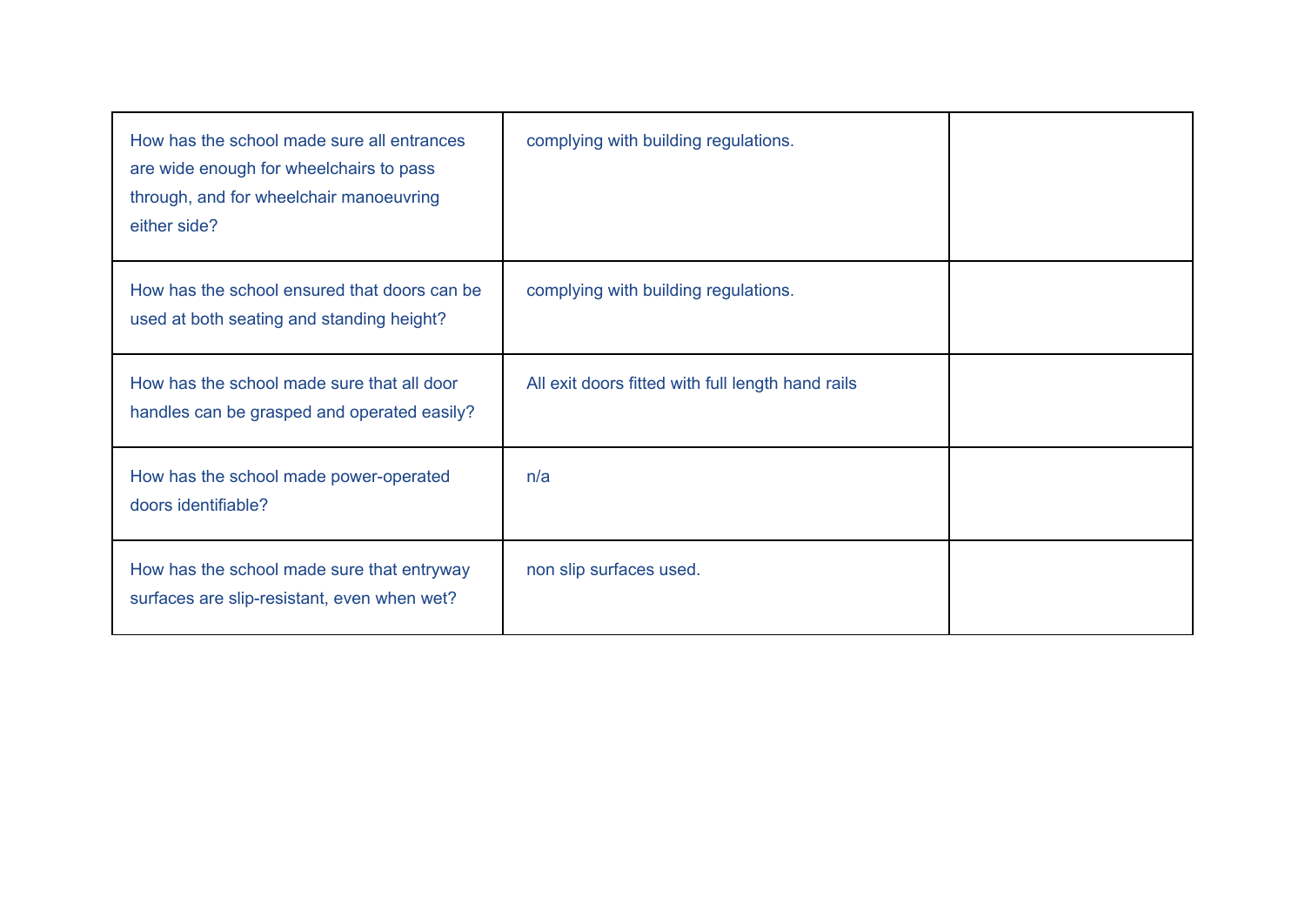| <b>Question</b>                                                                                                                                                  | <b>Comments</b>                                                                 | <b>Evidenced by</b> |
|------------------------------------------------------------------------------------------------------------------------------------------------------------------|---------------------------------------------------------------------------------|---------------------|
| How has the school made sure its corridors,<br>passageways and aisles are wide enough for<br>wheelchair users to move and turn, and for<br>other people to pass? | complying with building regulations.<br>The school introduced a one way system. | observation         |
| How does the school keep all areas of<br>passage free from obstacles, hazards and<br>slippery surfaces?                                                          | SMO daily checks                                                                | daily checks log    |
| How does the school use its lighting to help<br>those with visual impairments or visual<br>sensitivities?                                                        | Lighting was upgraded in 2019 for daytime lighting<br>levels in classrooms.     | <b>Observation</b>  |
| How has the school used visual clues to help<br>pupils, staff and visitors orientate themselves<br>in passageways?                                               | Action: add signage to one way systems.                                         |                     |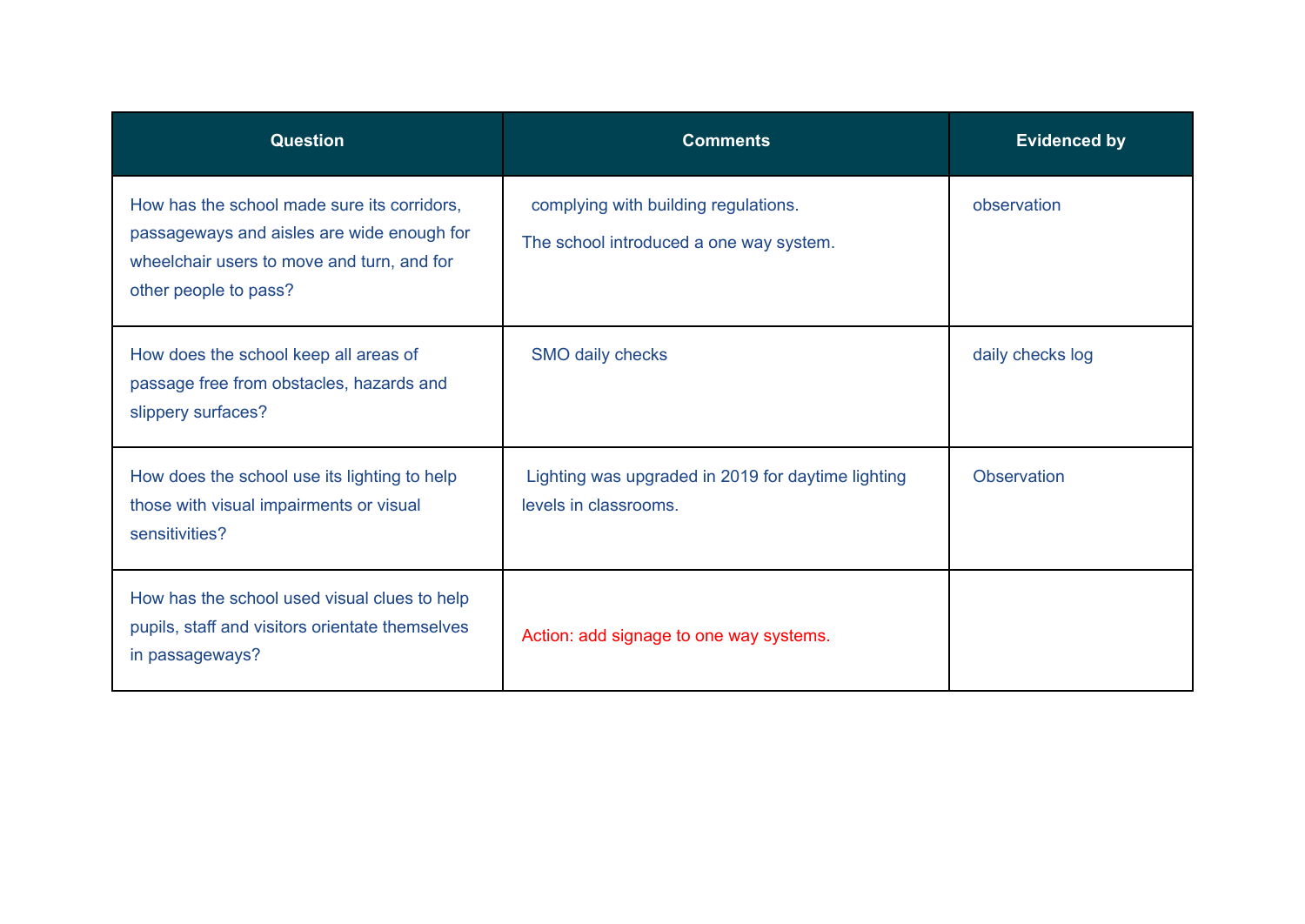| How has the school used tactile signs and<br>information to help those with visual<br>impairments find their way? | Whilst the school does not currently have any pupils<br>with visual impairment at t level requiring tactile signs,<br>we would ensure 1:1 adult support and work with<br>external agencies to adapt the provision where it is<br>necessary if the circumstance arises. |  |
|-------------------------------------------------------------------------------------------------------------------|------------------------------------------------------------------------------------------------------------------------------------------------------------------------------------------------------------------------------------------------------------------------|--|
| Has the school considered the travel distances<br>of those with ambulatory disabilities?                          | Parents, carers and pupils with ambulatory<br>disabilities have been accommodated on an individual<br>basis. For example using the reception entrance,<br>meeting a member of staff at the gate.                                                                       |  |
| Has the school used induction loops and<br>couplers in its corridors, assembly halls and<br>telephones?           | N/A                                                                                                                                                                                                                                                                    |  |
| How are these systems maintained?                                                                                 | <b>N/A</b>                                                                                                                                                                                                                                                             |  |

# **Corridors and aisles**

# **Reception**

| Question | Comments | <b>Evidenced by</b> |
|----------|----------|---------------------|
|----------|----------|---------------------|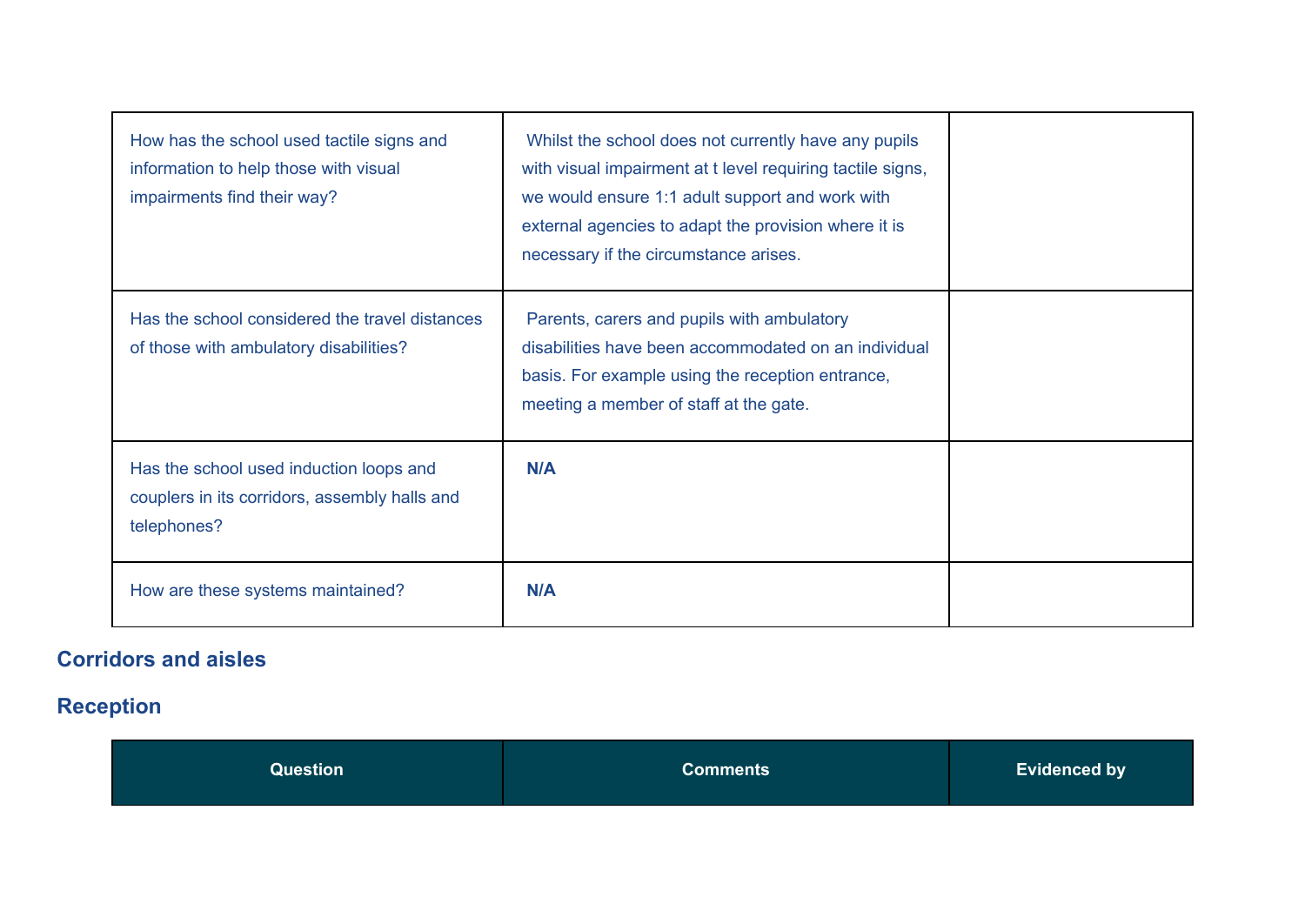| How has the school made sure that signs in<br>reception are suitable for everyone, and that<br>signs are viewable from both seating and<br>standing positions? | The sign in screen is on an adjustable arm so that it<br>is accessible to all. | observation    |
|----------------------------------------------------------------------------------------------------------------------------------------------------------------|--------------------------------------------------------------------------------|----------------|
| How has the school made sure its reception<br>areas are adequately lit for those with visual<br>impairments?                                                   | New lighting was installed in 2019                                             | observation    |
| How does the school keep its reception areas<br>free from obstacles and hazards?                                                                               | Site checks daily                                                              | Site check log |
| How has the school ensured that reception<br>fixtures can be used at both seating and<br>standing height?                                                      | The sign in screen is on an adjustable arm so that it<br>is accessible to all. |                |
| Do all reception areas have an induction loop?                                                                                                                 | No.                                                                            |                |
| If any of the school's reception areas are not<br>fitted with an induction loop, why is this?                                                                  | There is no current need which cannot be met<br>through staff support.         |                |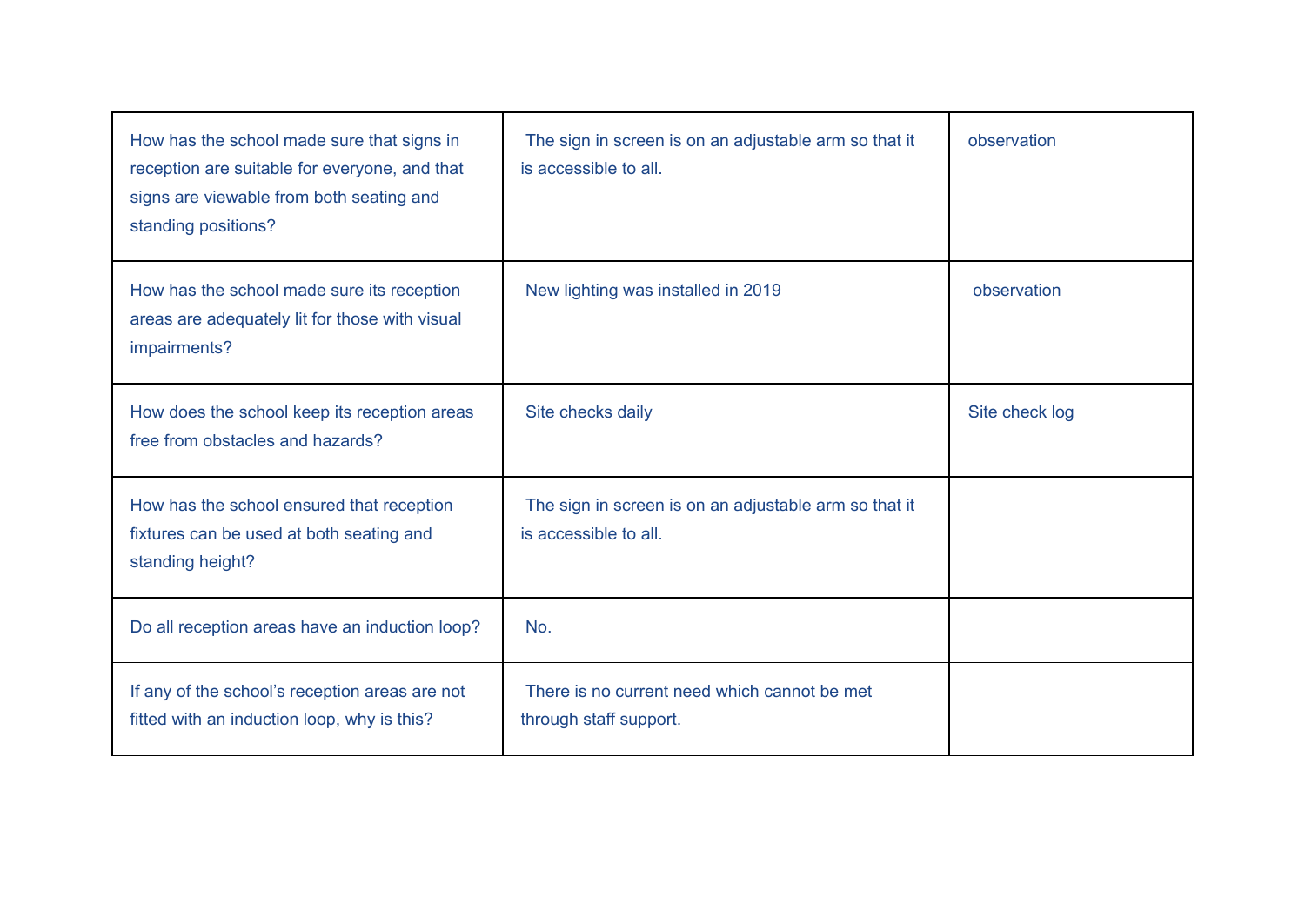| How has the school ensured telephones and<br>other fittings are suitable for all users?                                                | N/A |  |
|----------------------------------------------------------------------------------------------------------------------------------------|-----|--|
| If the school has any aids to help people<br>navigate the building, how have these been<br>adapted for use by those with disabilities? | N/A |  |

#### **Lavatories**

| <b>Question</b>                                                                                                     | <b>Comments</b>                                                          | <b>Evidenced by</b> |
|---------------------------------------------------------------------------------------------------------------------|--------------------------------------------------------------------------|---------------------|
| How has the school ensured lavatory<br>provisions are available to pupils, staff and<br>visitors with disabilities? | There are 2 disabled toilets in school 1 at either end<br>of the school. |                     |
| How has the school made lavatory and<br>disabled lavatory facilities clearly identifiable?                          | There is clear signage on the doors.                                     |                     |
| How has the school made lavatory fittings and<br>handrails distinguishable from their<br>backgrounds?               | The fittings are chrome in most areas against a white<br>lavatory.       |                     |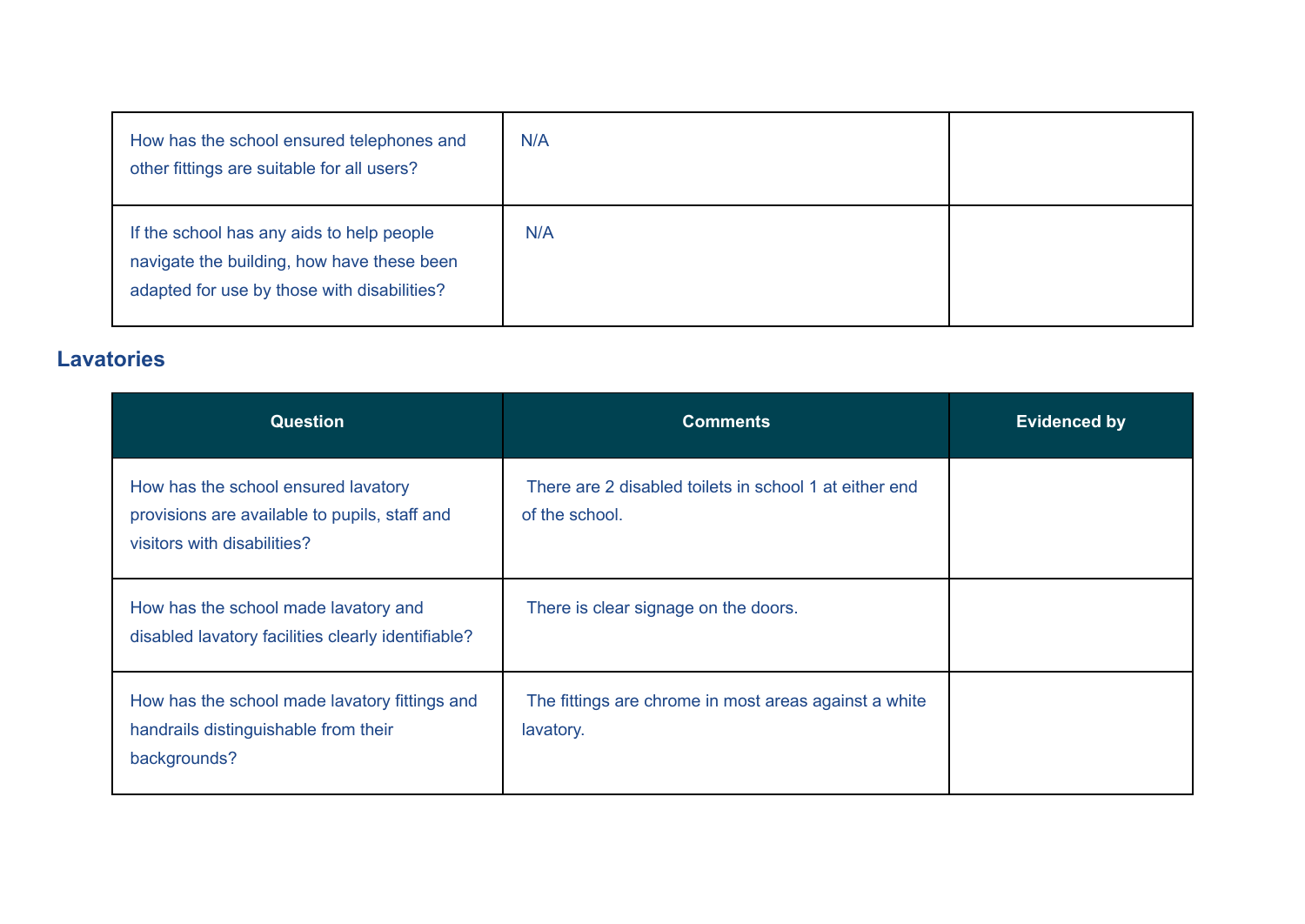| How has the school ensured lavatory handles<br>and locks can be easily gripped and operated<br>by everyone?                                     | Fitted as standard for their purpose.                                                       |  |
|-------------------------------------------------------------------------------------------------------------------------------------------------|---------------------------------------------------------------------------------------------|--|
| How has the school made sure lavatories and<br>disabled lavatories are appropriately lit?                                                       | Monthly maintenance checks.                                                                 |  |
| Has the school made sure disabled lavatories<br>are fitted with an emergency cord, and that it is<br>long enough to be operated from the floor? | Yes.                                                                                        |  |
| How does the school maintain the emergency<br>call system?                                                                                      | As part of the health and safety checks the system is<br>maintained by the site supervisor. |  |
| If the school has not fitted an emergency call<br>system, why is this?                                                                          | N/A                                                                                         |  |

# **Lavatories (continued)**

| <b>Evidenced by</b><br>Question<br><b>Comments</b> |
|----------------------------------------------------|
|----------------------------------------------------|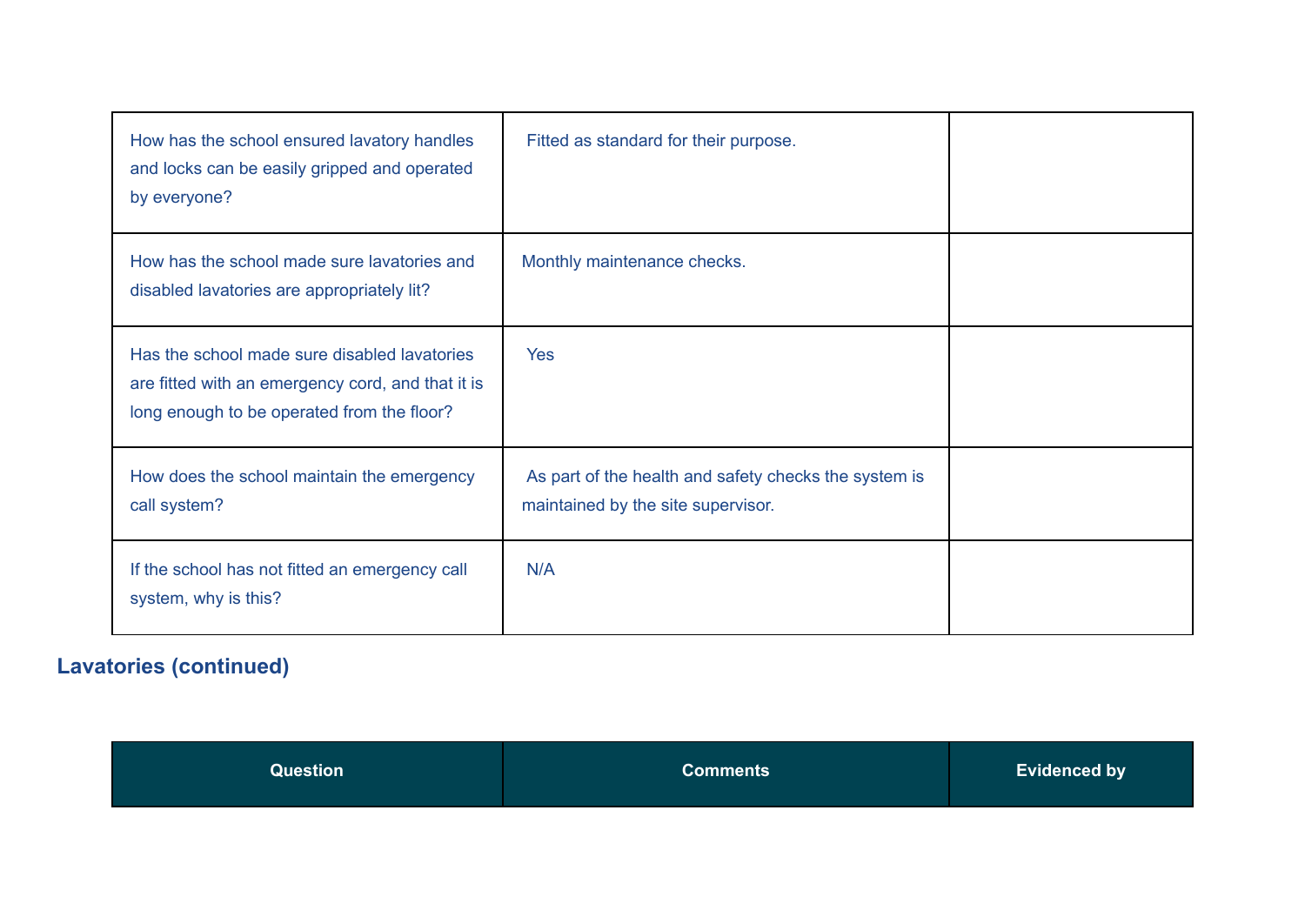| How does the school ensure staff are trained<br>to respond to the emergency fire alarm<br>system?                                       | There is a regular fire alarm drill (Termly).                                                                                                                                            |  |
|-----------------------------------------------------------------------------------------------------------------------------------------|------------------------------------------------------------------------------------------------------------------------------------------------------------------------------------------|--|
| How has the school ensured<br>wheelchair-accessible lavatories are wide<br>enough for wheelchair users to properly<br>manoeuvre?        | Complying with building regulations                                                                                                                                                      |  |
| How has the school made sure lavatory fittings<br>and handwashing facilities are accessible from<br>both seated and standing positions? | Complying with building regulations                                                                                                                                                      |  |
| How has the school made sure taps can be<br>operated by those with limited dexterity, grip<br>and/or strength?                          | Complying with building regulations. Taps are<br>maintained regularly by the site maintenance officer<br>when the needs arise.                                                           |  |
| How has the school made sure lavatory<br>signage is suitable for those with visual<br>impairments?                                      | All toilets are clearly labelled. The staff are on hand to<br>support any person needing guidance should they be<br>significantly visually impaired to a degree that this was<br>needed. |  |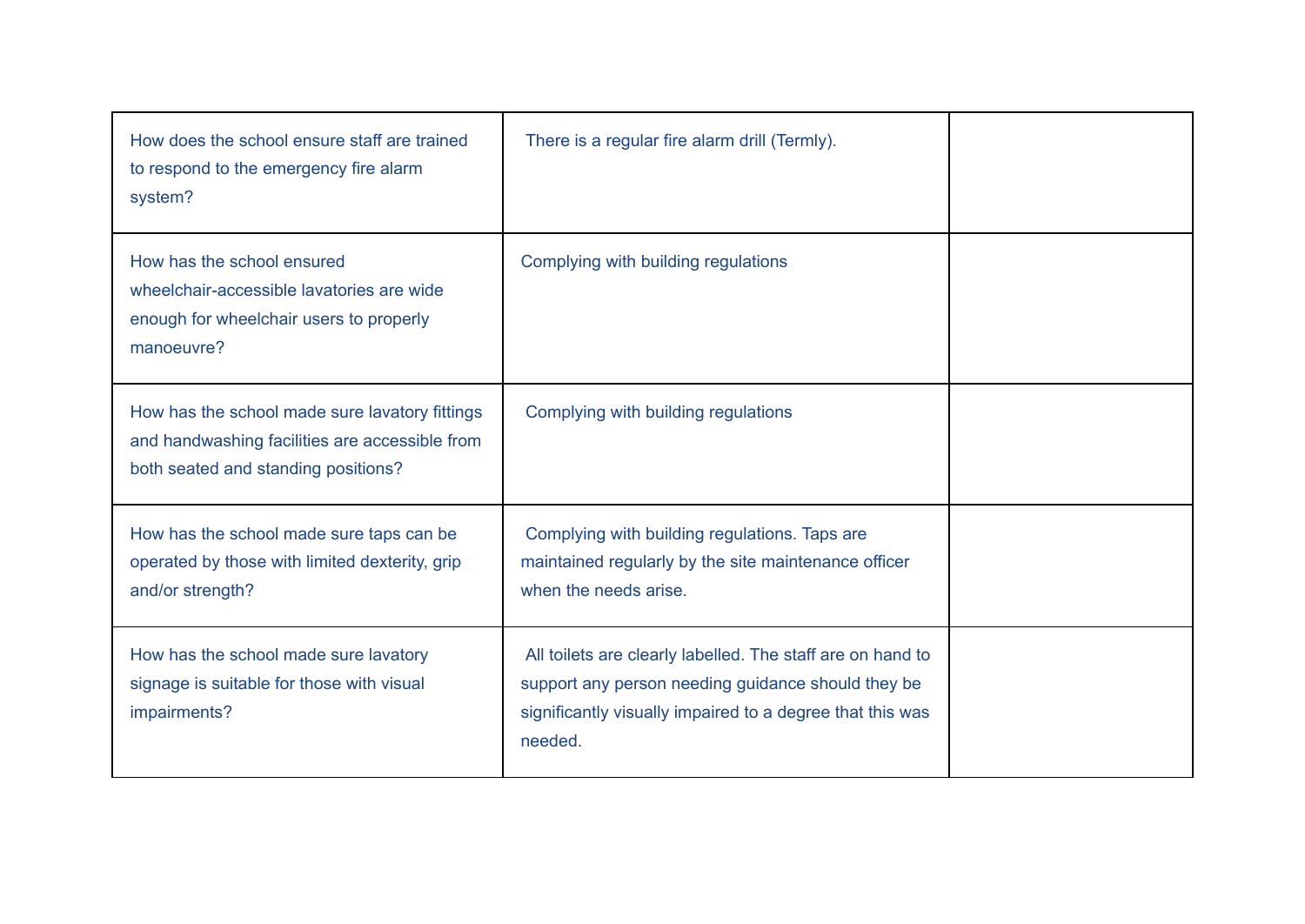| Has does the school ensure that disabled<br>lavatories are not being misused?                                  | Through observation and adherence with the<br>behaviour policy |  |
|----------------------------------------------------------------------------------------------------------------|----------------------------------------------------------------|--|
| How does the school make sure lavatories are<br>free from obstacles, hazards, spills and<br>slippery surfaces? | Daily checks on SMO log.                                       |  |

## **Fixtures and fittings**

| <b>Question</b>                                                                                                              | <b>Comments</b>                                                                                                                                                                   | <b>Evidenced by</b> |
|------------------------------------------------------------------------------------------------------------------------------|-----------------------------------------------------------------------------------------------------------------------------------------------------------------------------------|---------------------|
| How does the school ensure that all desks and<br>counters are accessible to those at both<br>standing and seated height?     | The school has a range of desk heights suitable to<br>the pupils and staff. Where necessary the school has<br>sourced different height tables and adjustable chairs<br>for staff. | <b>Observation</b>  |
| If there is fixed seating, e.g. in an assembly<br>hall, how does the school ensure there are<br>spaces for wheelchair users? | Where there are additional needs for wheelchair<br>access the school makes arrangements.                                                                                          | <b>Observation</b>  |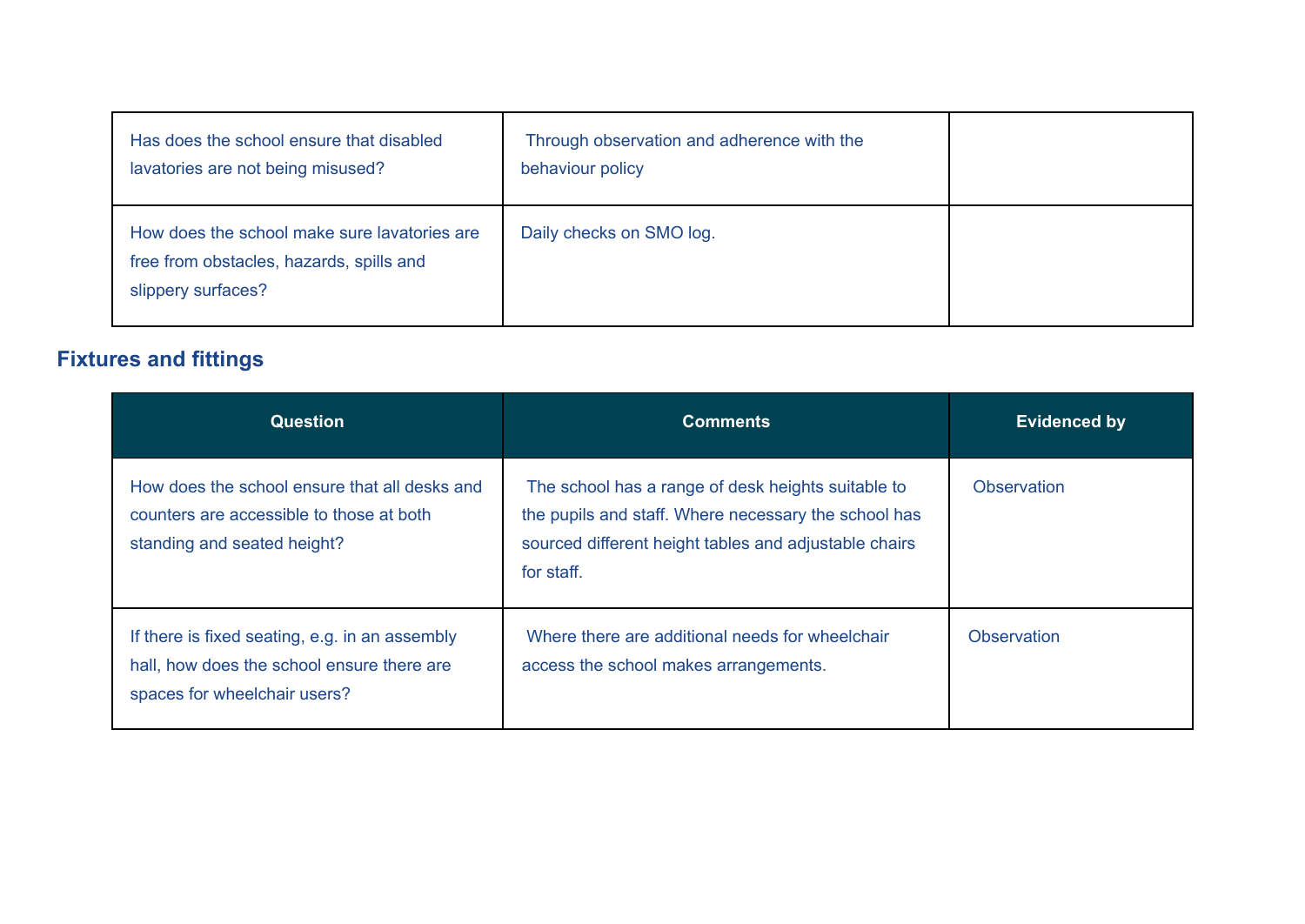| How has the school made sure vending<br>machines, hot drinks machines and water<br>fountains, etc., are suitable for everyone?             | Yes - all at accessible height                                                             | Observation        |
|--------------------------------------------------------------------------------------------------------------------------------------------|--------------------------------------------------------------------------------------------|--------------------|
| How has the school ensured that fixtures are<br>clearly distinguishable from their<br>backgrounds?                                         | The school uses borders and backing paper to<br>distinguish the displays from walls.       | <b>Observation</b> |
| How has the school made sure display boards,<br>blackboards and whiteboards, etc., are all<br>viewable from seated and standing positions? | All display boards are fitted at a height that is<br>accessible to pupils                  | <b>Observation</b> |
| How do staff ensure those with visual<br>impairments have access to information on<br>display boards?                                      | N/A                                                                                        |                    |
| How has the school made sure bookshelves<br>are accessible to everyone?                                                                    | Bookshelves are accessible as they are all low level.<br>No bookcase is above pupil level. | <b>Observation</b> |

# **Fixtures and fittings (continued)**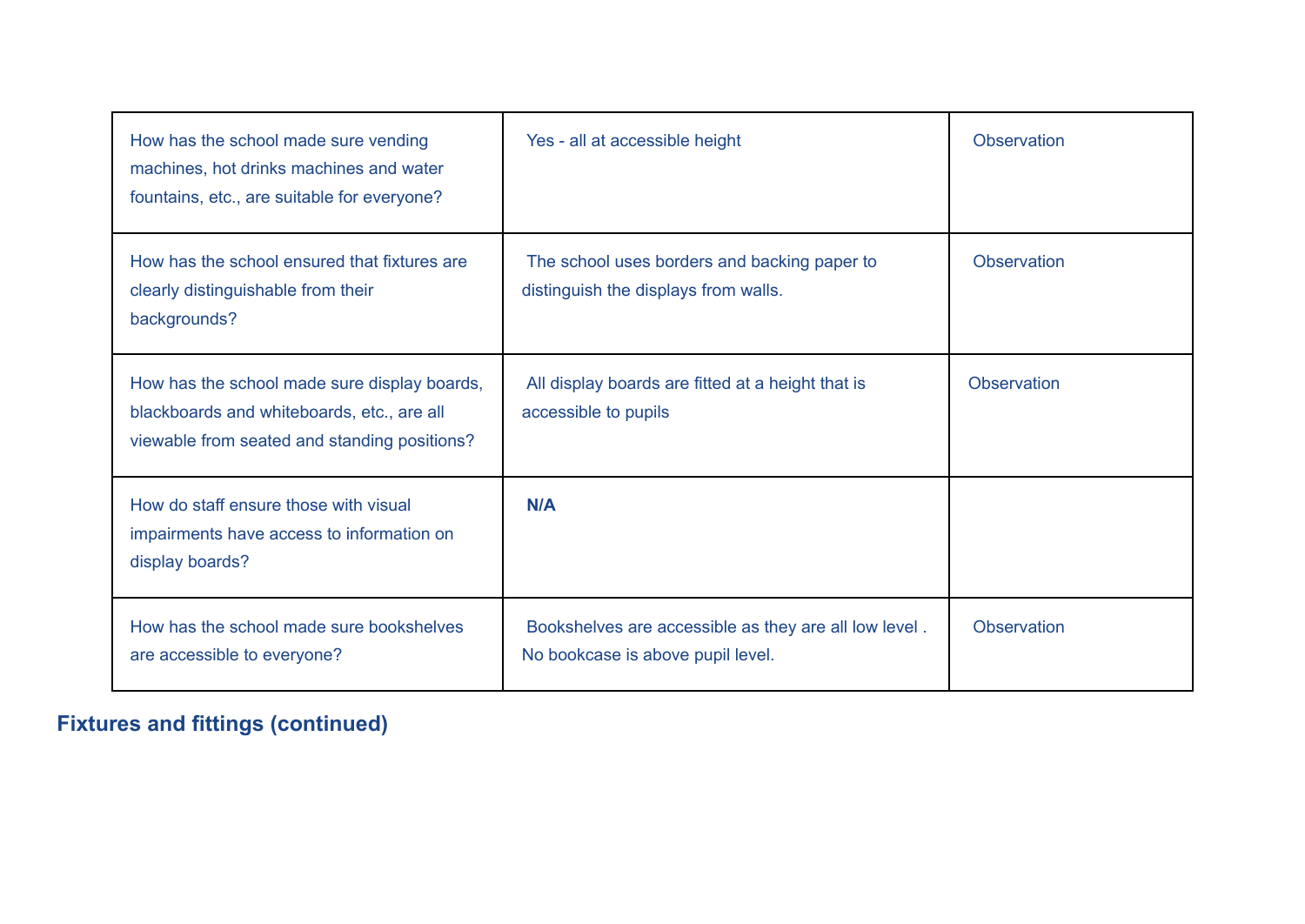| <b>Question</b>                                                                                                                                                      | <b>Comments</b>                                                                                           | <b>Evidenced by</b> |
|----------------------------------------------------------------------------------------------------------------------------------------------------------------------|-----------------------------------------------------------------------------------------------------------|---------------------|
| How does the school allow wheelchair users<br>and those with ambulatory disabilities to have<br>access to seating in dining halls and room to<br>manoeuvre?          | Tables are at a height for both pupils and adults<br>which allows flexibility to manage a range of needs. | Observation         |
| What does the school have in place to allow<br>wheelchair users and those with ambulatory<br>disabilities access to seating in classrooms<br>and room to manoeuvre?  | Furniture is not fixed and so can be moved if the<br>need arises.                                         | <b>Observation</b>  |
| What does the school have in place to allow<br>wheelchair users and those with ambulatory<br>disabilities access to seating in staff rooms<br>and room to manoeuvre? | Furniture is not fixed and so can be moved if the<br>need arises.                                         | <b>Observation</b>  |
| How has the school ensured dining halls, food<br>counters and kitchens are clearly identifiable?                                                                     | These are self-contained areas. Only staff working in<br>these areas are allowed access.                  | <b>Observation</b>  |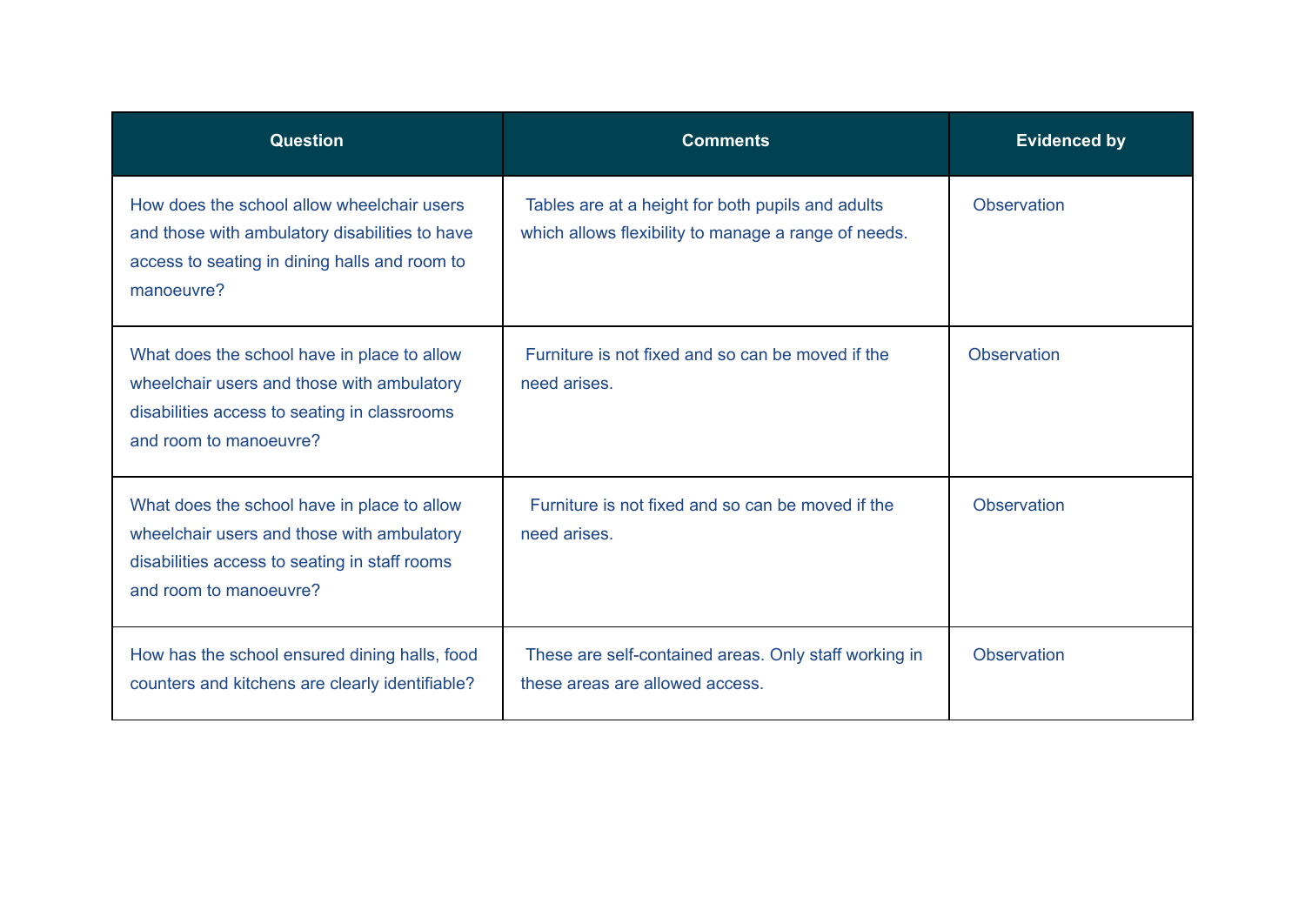| How has the school ensured classrooms are<br>clearly identifiable?                                                      | The classrooms are clearly labelled on the doors. | <b>Observation</b> |
|-------------------------------------------------------------------------------------------------------------------------|---------------------------------------------------|--------------------|
| How has the school ensured staff rooms,<br>offices and staff-only areas are clearly<br>identifiable?                    | All spaces are clearly labelled                   | <b>Observation</b> |
| If there are lockers, how does the school<br>ensure pupils and staff with disabilities have<br>suitable access to them? | N/A                                               |                    |

# **Means of escape**

| <b>Question</b>                                                                                                   | <b>Comments</b>                             | <b>Evidenced by</b>                |
|-------------------------------------------------------------------------------------------------------------------|---------------------------------------------|------------------------------------|
| How has the school ensured its fire alarm<br>system is visual as well as audible, including<br>inside lavatories? | The fire points flash when the alarm sounds | H&S audit, Fire risk<br>assessment |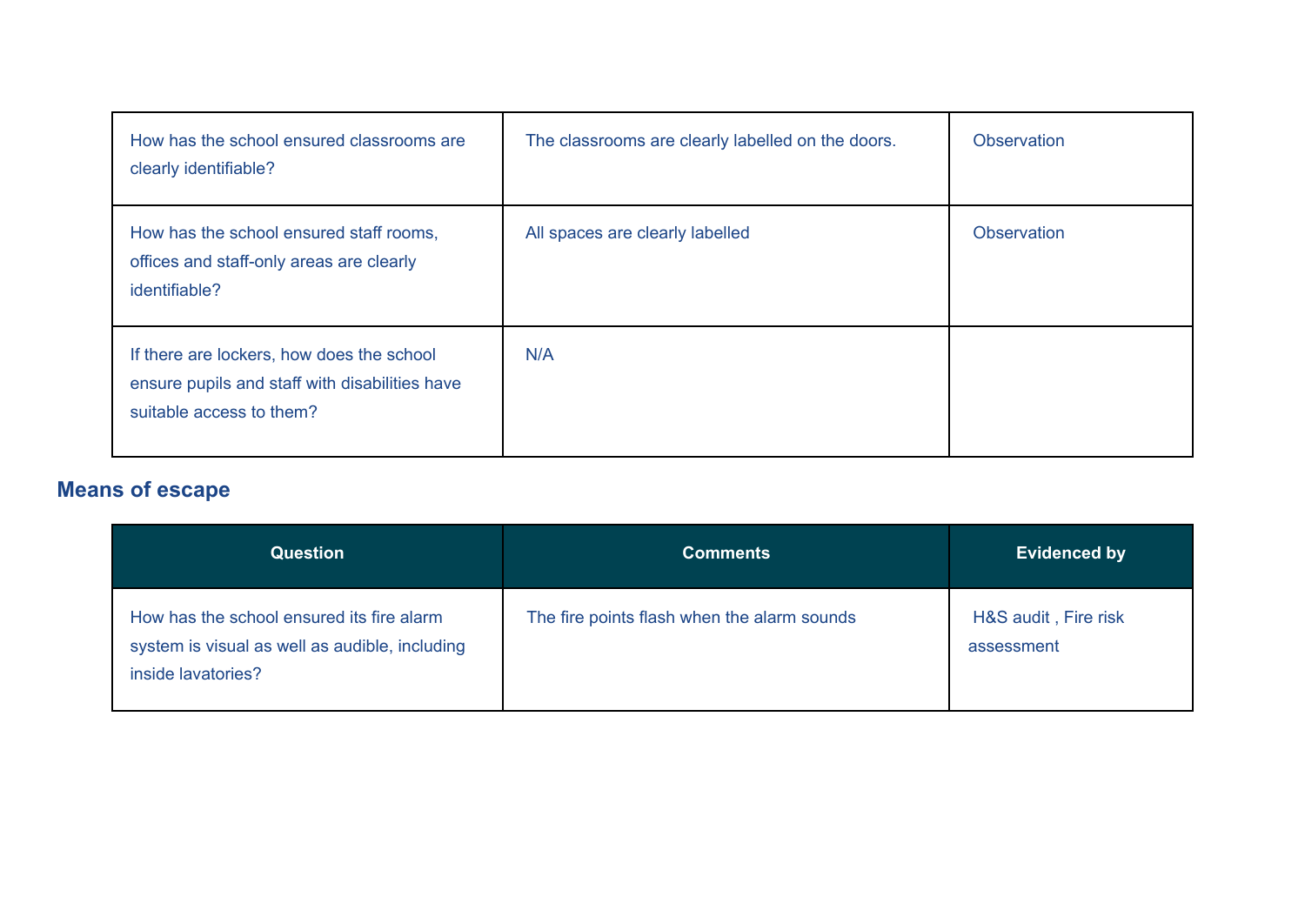| How has the school made sure all emergency<br>exit routes are accessible and wide enough for<br>wheelchair users, with room for others to<br>pass? | <b>Building regulations</b>                                                                                | <b>Observation and H&amp;S</b><br>audit |
|----------------------------------------------------------------------------------------------------------------------------------------------------|------------------------------------------------------------------------------------------------------------|-----------------------------------------|
| What arrangements has the school made for<br>those with disabilities when evacuating from<br>upper floors?                                         | These staff or pupils have individual risk assessments<br>in place.                                        | Individual plans where<br>applicable    |
| Has the school ensured emergency exit signs<br>are suitable for everyone, including those with<br>comprehension disabilities or EAL?               | <b>Yes</b>                                                                                                 | observation and fire drill<br>records   |
| How does the school check the effectiveness<br>of its evacuation, invacuation and lockdown<br>strategies for people with disabilities?             | Termly fire drills<br>Action: update invacuation and lockdown procedures<br>in light of new building work. | fire drill records                      |
| How has the school ensured that pupils and<br>staff who require a personal evacuation plan<br>(PEP) are provided with one?                         | <b>Yes</b>                                                                                                 | PEP (where applicable)                  |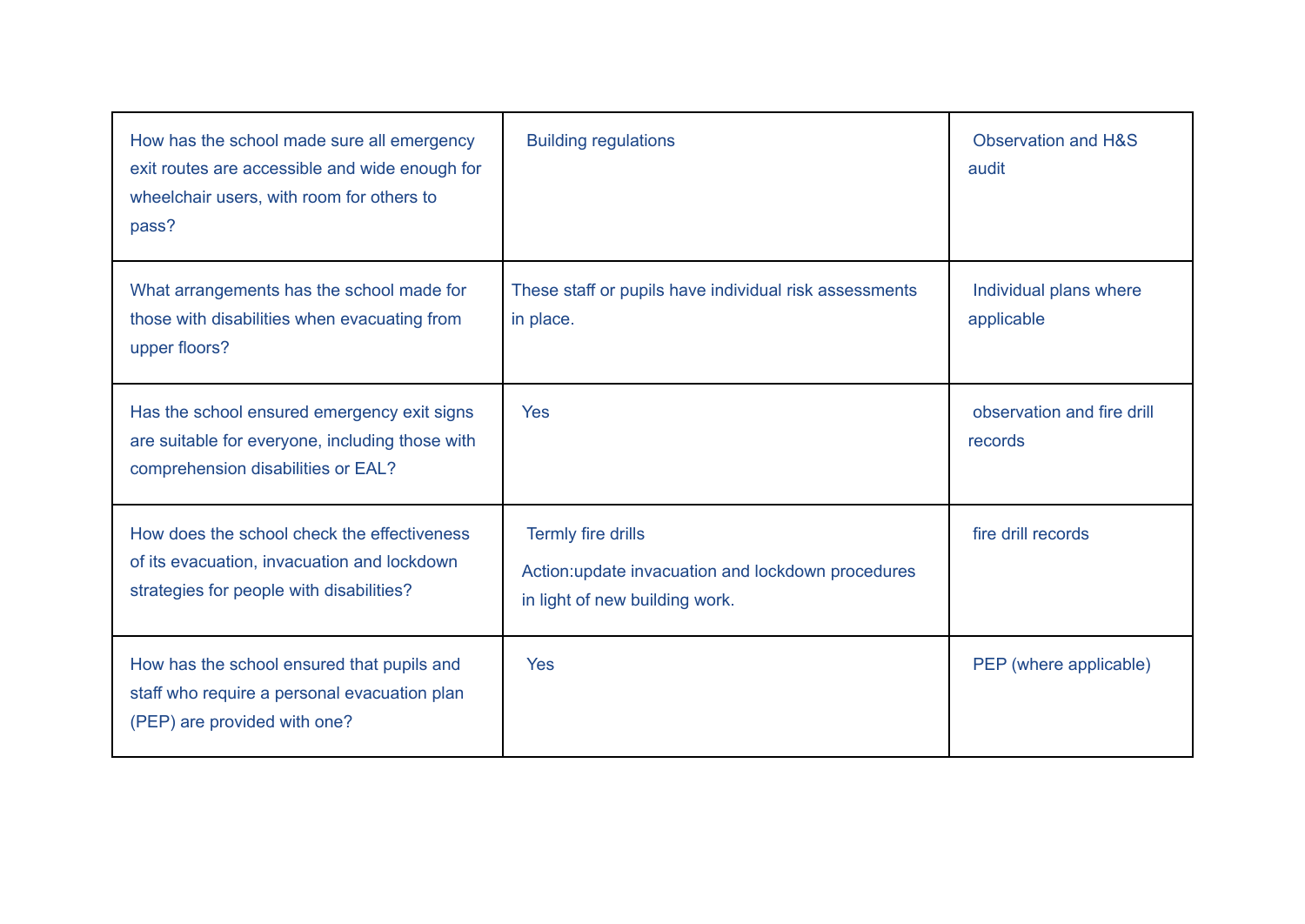| How does the school keep emergency exit<br>routes free from obstacles, hazards or slippery<br>surfaces? | Daily site checks                                                             | Site maintenance log  |
|---------------------------------------------------------------------------------------------------------|-------------------------------------------------------------------------------|-----------------------|
| What does the school have in place to check<br>warning devices and detectors regularly?                 | PAT testing and regular visual checks including<br>weekly fire systems checks | Site maintenance logs |

## **Access to information**

| <b>Question</b>                                                                   | <b>Comments</b> | <b>Evidenced by</b> |
|-----------------------------------------------------------------------------------|-----------------|---------------------|
| How has the school ensured its buildings are<br>equipped with hearing assistance? | N/A             |                     |